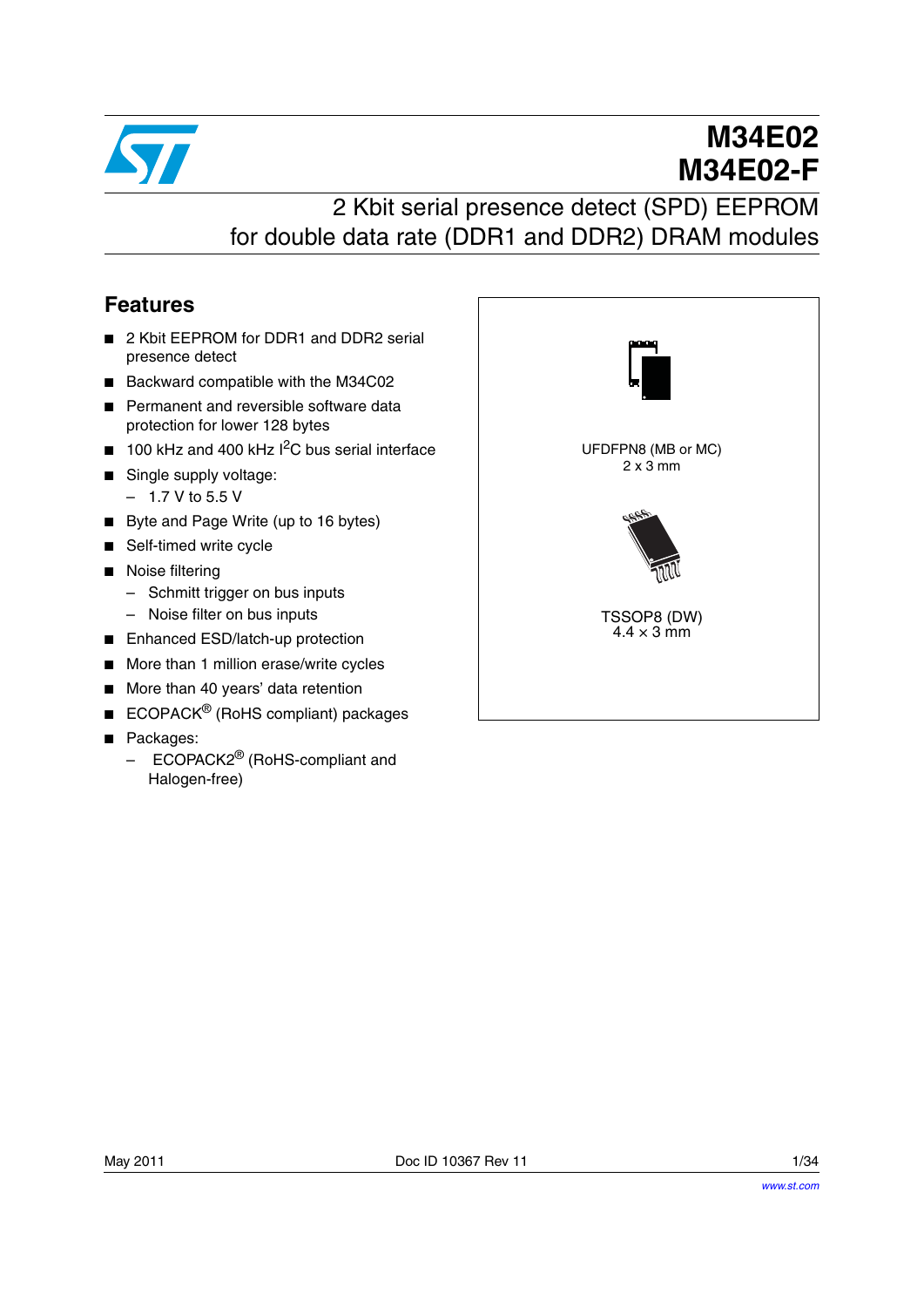# **Contents**

| 1              |     |       |  |
|----------------|-----|-------|--|
| $\overline{2}$ |     |       |  |
|                | 2.1 |       |  |
|                | 2.2 |       |  |
|                | 2.3 |       |  |
|                | 2.4 |       |  |
|                | 2.5 |       |  |
|                |     | 2.5.1 |  |
|                |     | 2.5.2 |  |
|                |     | 2.5.3 |  |
|                |     | 2.5.4 |  |
| 3              |     |       |  |
|                | 3.1 |       |  |
|                | 3.2 |       |  |
|                | 3.3 |       |  |
|                | 3.4 |       |  |
|                | 3.5 |       |  |
|                | 3.6 |       |  |
|                |     | 3.6.1 |  |
|                |     | 3.6.2 |  |
|                | 3.7 |       |  |
|                |     | 3.7.1 |  |
|                |     | 3.7.2 |  |
|                |     | 3.7.3 |  |
|                | 3.8 |       |  |
|                |     | 3.8.1 |  |
|                |     | 3.8.2 |  |
|                |     | 3.8.3 |  |
|                |     | 3.8.4 |  |
| 4              |     |       |  |

2/34 Doc ID 10367 Rev 11

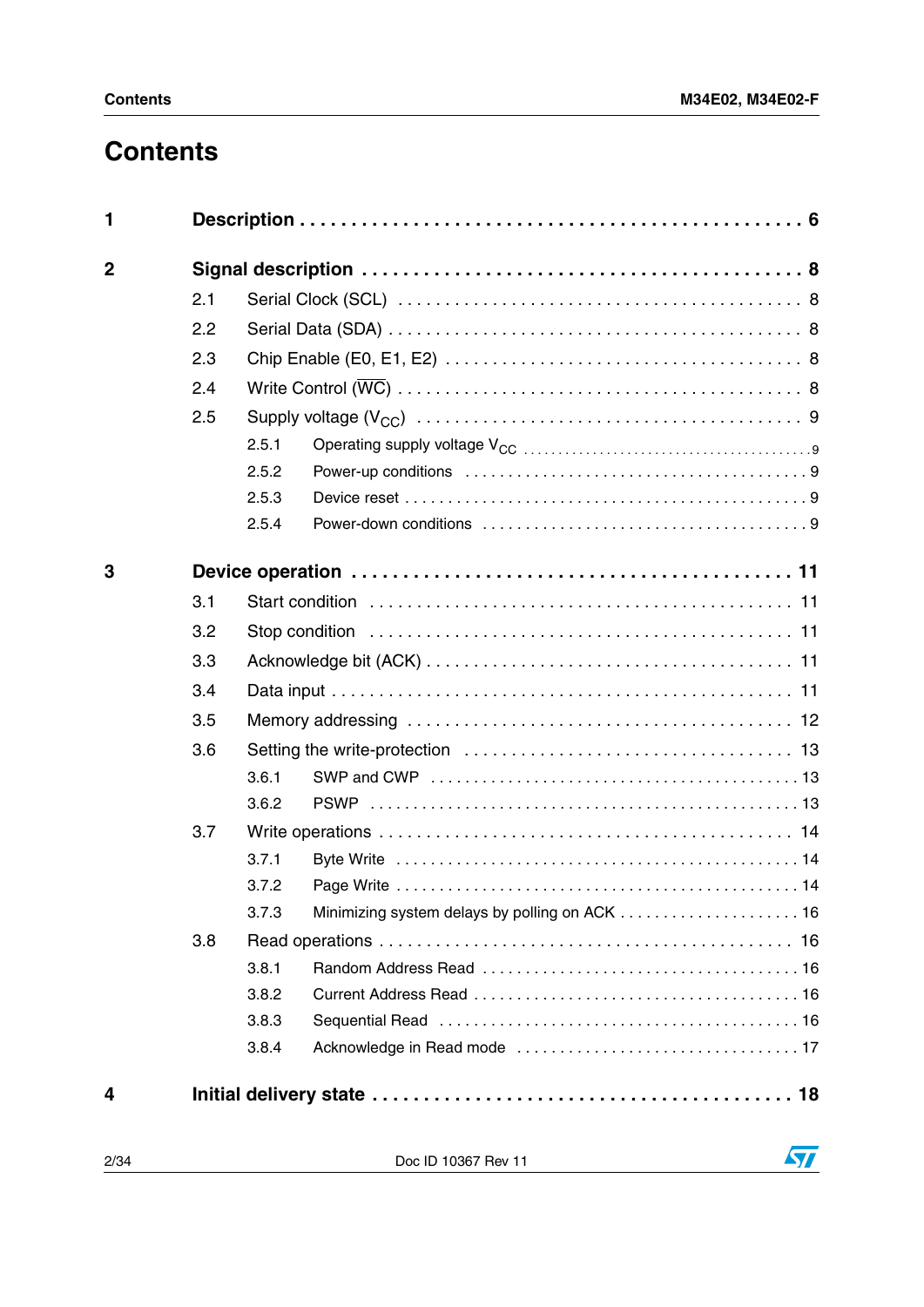| 5              | Use within a DDR1/DDR2 DRAM module  18                           |
|----------------|------------------------------------------------------------------|
|                | 5.1                                                              |
|                | 5.1.1                                                            |
|                | DRAM module inserted in the application motherboard  19<br>5.1.2 |
| 6              |                                                                  |
| $\overline{7}$ |                                                                  |
| 8              |                                                                  |
| 9              |                                                                  |
| 10             |                                                                  |

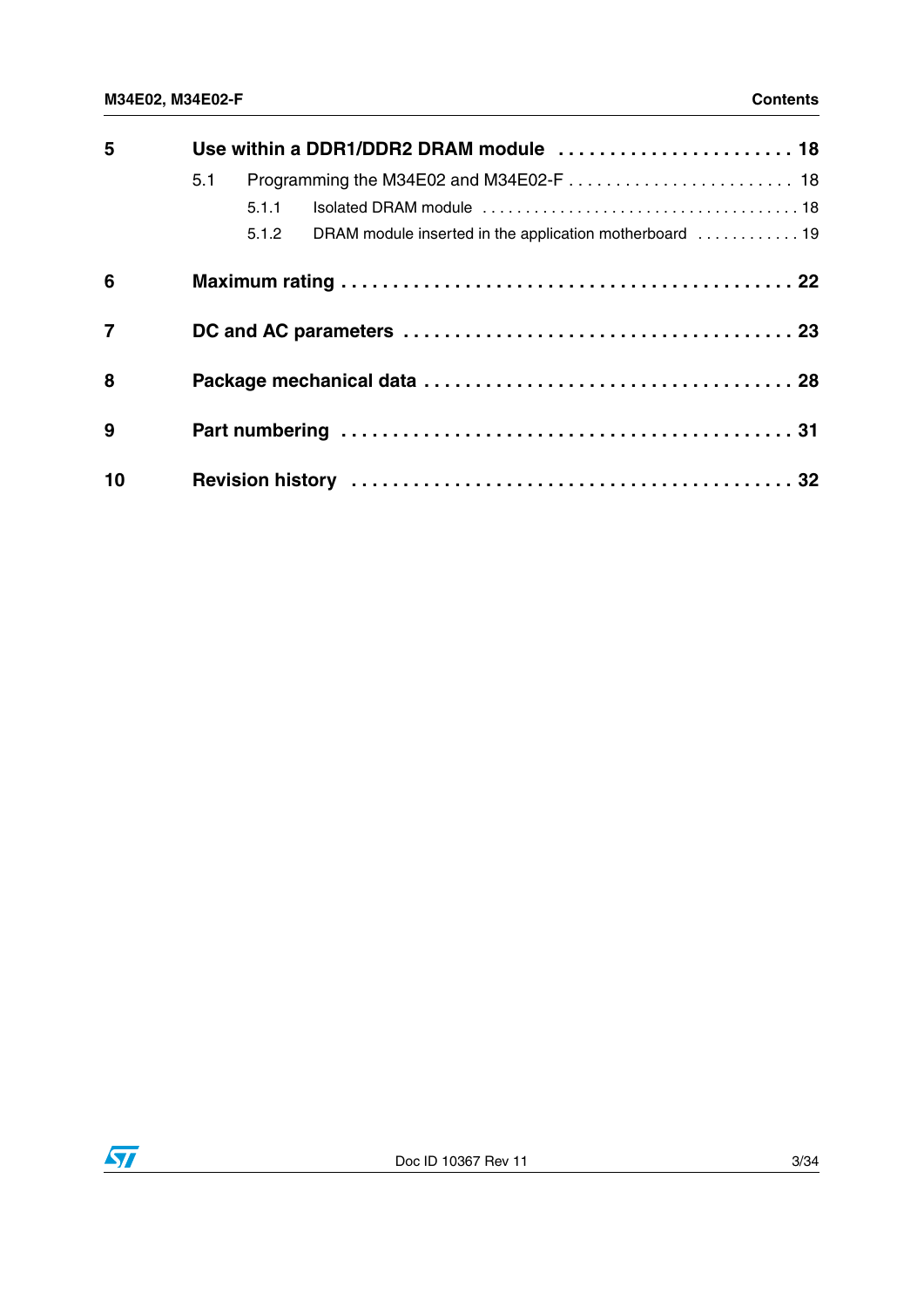# **List of tables**

| Table 1.  |                                                                                    |  |
|-----------|------------------------------------------------------------------------------------|--|
| Table 2.  |                                                                                    |  |
| Table 3.  |                                                                                    |  |
| Table 4.  |                                                                                    |  |
| Table 5.  | Acknowledge when writing data or defining the write-protection                     |  |
|           |                                                                                    |  |
| Table 6.  | Acknowledge when reading the write protection (instructions with R/W bit = $1$ )20 |  |
| Table 7.  |                                                                                    |  |
| Table 8.  |                                                                                    |  |
| Table 9.  | Operating conditions (for temperature range 6 devices) 23                          |  |
| Table 10. |                                                                                    |  |
| Table 11. |                                                                                    |  |
| Table 12. |                                                                                    |  |
| Table 13. |                                                                                    |  |
| Table 14. |                                                                                    |  |
| Table 15. | UFDFPN8 (MLP8) 8-lead ultra thin fine pitch dual flat package no lead              |  |
|           |                                                                                    |  |
| Table 16. | TSSOP8 - 8-lead thin shrink small outline, package mechanical data30               |  |
| Table 17. |                                                                                    |  |
| Table 18. |                                                                                    |  |
|           |                                                                                    |  |

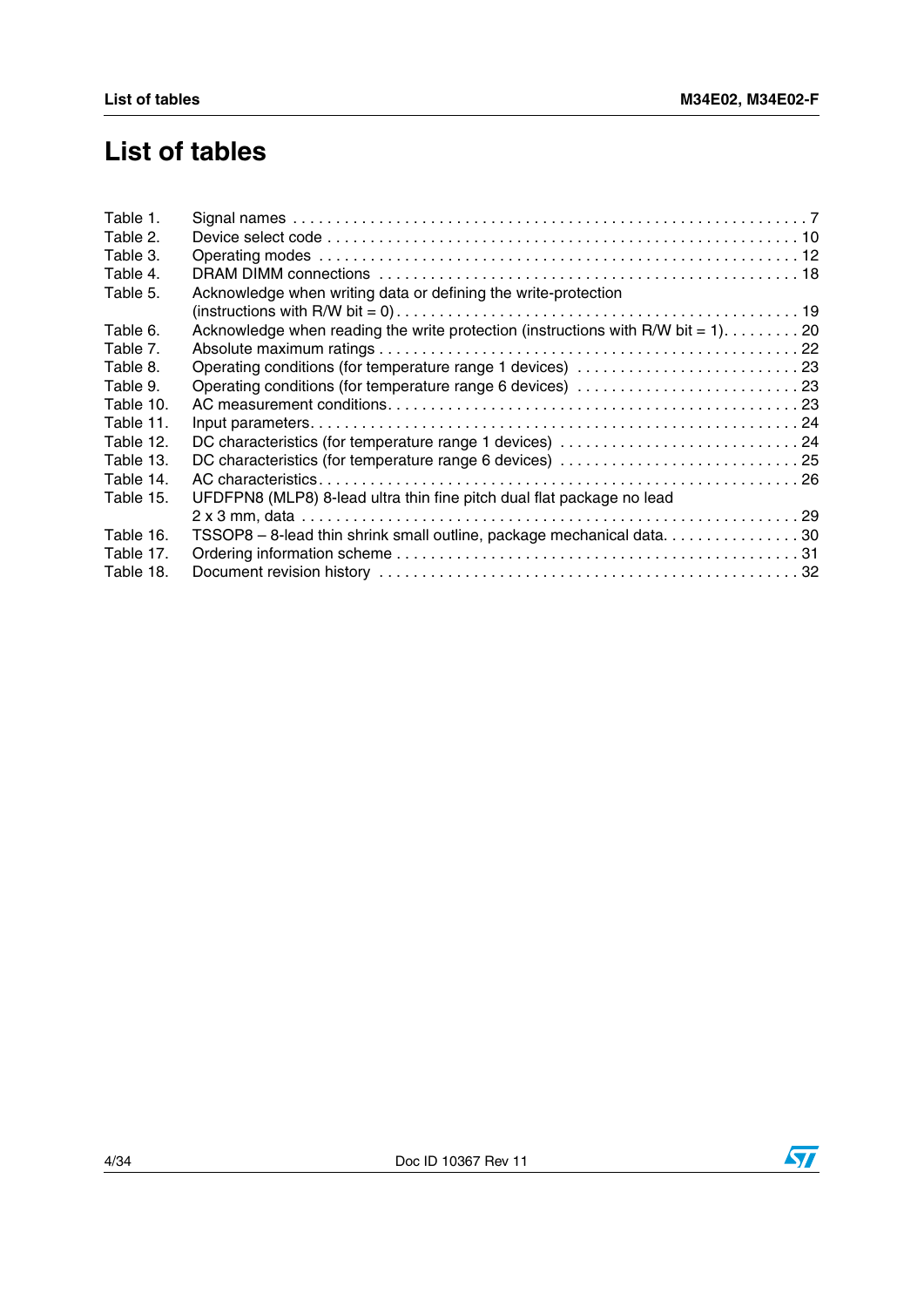# **List of figures**

| Figure 1.  |                                                                       |  |
|------------|-----------------------------------------------------------------------|--|
| Figure 2.  |                                                                       |  |
| Figure 3.  |                                                                       |  |
| Figure 4.  |                                                                       |  |
| Figure 5.  |                                                                       |  |
| Figure 6.  |                                                                       |  |
| Figure 7.  |                                                                       |  |
| Figure 8.  |                                                                       |  |
| Figure 9.  |                                                                       |  |
| Figure 10. |                                                                       |  |
| Figure 11. |                                                                       |  |
| Figure 12. |                                                                       |  |
| Figure 13. |                                                                       |  |
| Figure 14. | UFDFPN8 (MLP8) 8-lead ultra thin fine pitch dual flat package no lead |  |
|            |                                                                       |  |
| Figure 15. |                                                                       |  |
|            |                                                                       |  |

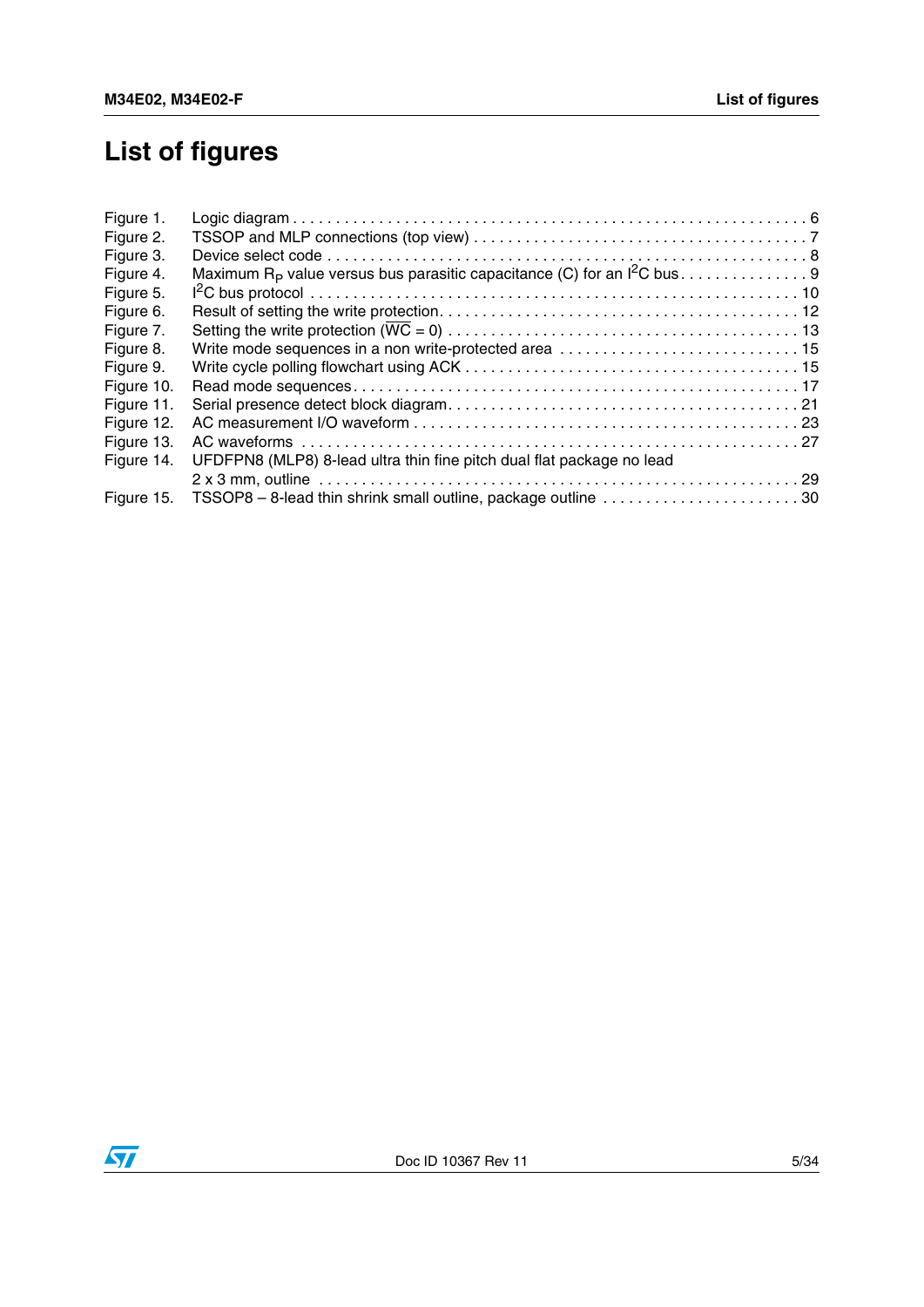### <span id="page-5-0"></span>**1 Description**

The M34E02 and M34E02-F are 2 Kbit serial EEPROM memories able to lock permanently the data in its first half (from location 00h to 7Fh). This facility has been designed specifically for use in DRAM DIMMs (dual interline memory modules) with serial presence detect (SPD). All the information concerning the DDR1 or DDR2 configuration of the DRAM module (such as its access speed, size and organization) can be kept write-protected in the first half of the memory.

The first half of the memory area can be write-protected using two different software write protection mechanisms. By sending the device a specific sequence, the first 128 bytes of the memory become write protected: permanently or resettable. In addition, the devices allow the entire memory area to be write protected, using the  $\overline{WC}$  input (for example by tieing this input to  $V_{CC}$ ).

These I<sup>2</sup>C-compatible electrically erasable programmable memory (EEPROM) devices are organized as  $256 \times 8$  bits.

<sup>2</sup>C uses a two wire serial interface, comprising a bi-directional data line and a clock line. The devices carry a built-in 4-bit device type identifier code (1010) in accordance with the  $1<sup>2</sup>C$  bus definition to access the memory area and a second device type identifier code (0110) to define the protection. These codes are used together with the voltage level applied on the three chip enable inputs (E2, E1, E0).

The devices behave as a slave device in the  $I^2C$  protocol, with all memory operations synchronized by the serial clock. Read and Write operations are initiated by a Start condition, generated by the bus master. The Start condition is followed by a device select code and RW bit (as described in the Device select code table), terminated by an acknowledge bit.

When writing data to the memory, the memory inserts an acknowledge bit during the 9<sup>th</sup> bit time, following the bus master's 8-bit transmission. When data is read by the bus master, the bus master acknowledges the receipt of the data byte in the same way. Data transfers are terminated by a Stop condition after an Ack for WRITE, and after a NoAck for READ.



<span id="page-5-1"></span>

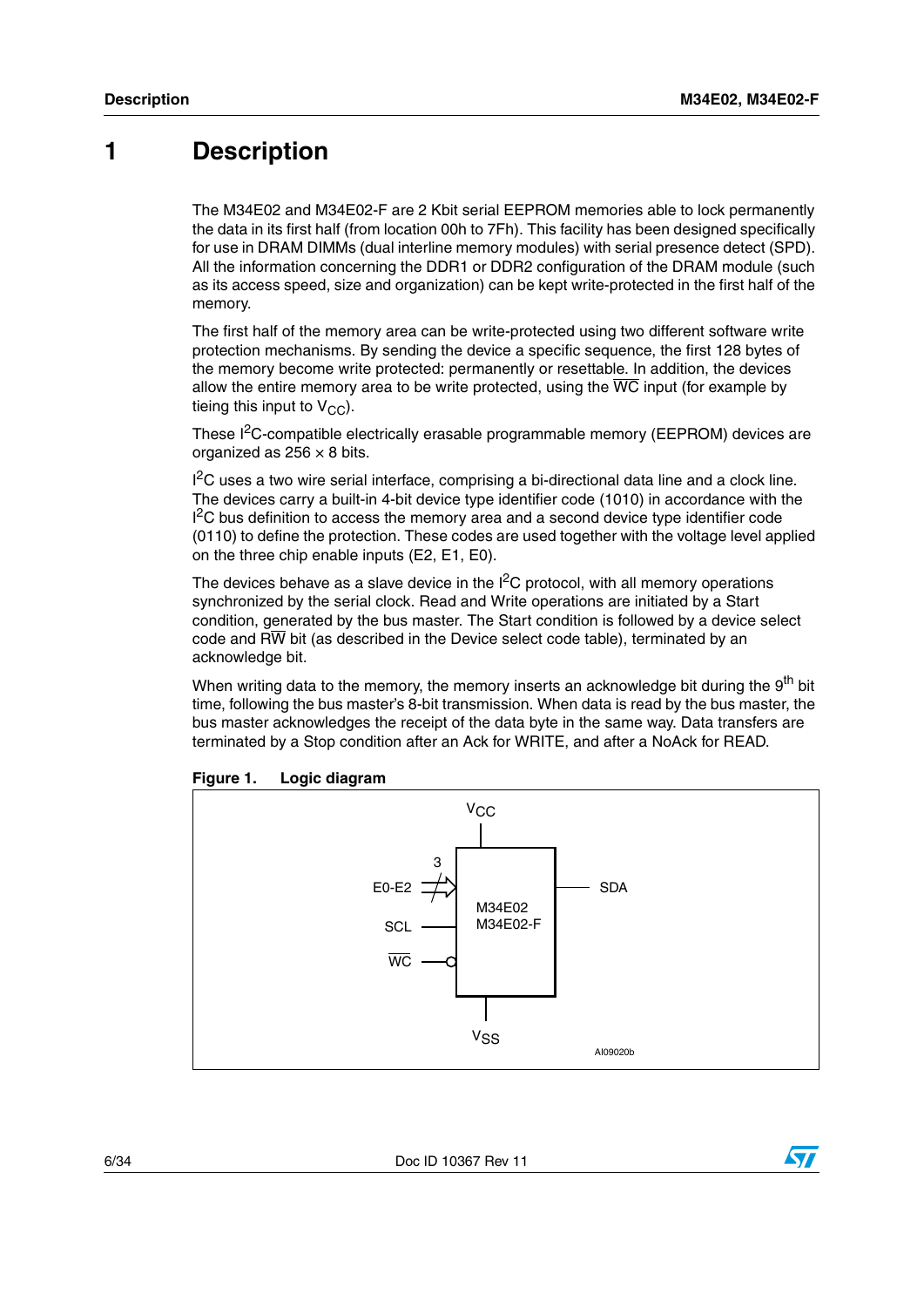| - |                                                                 |              | . .                                                         |          |  |
|---|-----------------------------------------------------------------|--------------|-------------------------------------------------------------|----------|--|
|   |                                                                 |              | M34E02, M34E02-F                                            |          |  |
|   | E0<br>E <sub>1</sub><br>E <sub>2</sub><br><b>V<sub>SS</sub></b> | 2<br>۱3<br>4 | Vcc<br>8<br><b>WC</b><br><b>SCL</b><br>6<br><b>SDA</b><br>5 |          |  |
|   |                                                                 |              |                                                             | AI09021b |  |

#### <span id="page-6-1"></span>**Figure 2. TSSOP and MLP connections (top view)**

1. See the *[Package mechanical data](#page-27-0)* section for package dimensions, and how to identify pin-1.

# <span id="page-6-0"></span>**Table 1. Signal names**

| <b>Signal names</b> | <b>Description</b>   |
|---------------------|----------------------|
| E0, E1, E2          | Chip Enable          |
| <b>SDA</b>          | Serial Data          |
| SCL                 | Serial Clock         |
| $\overline{WC}$     | <b>Write Control</b> |
| $V_{\rm CC}$        | Supply voltage       |
| $V_{SS}$            | Ground               |

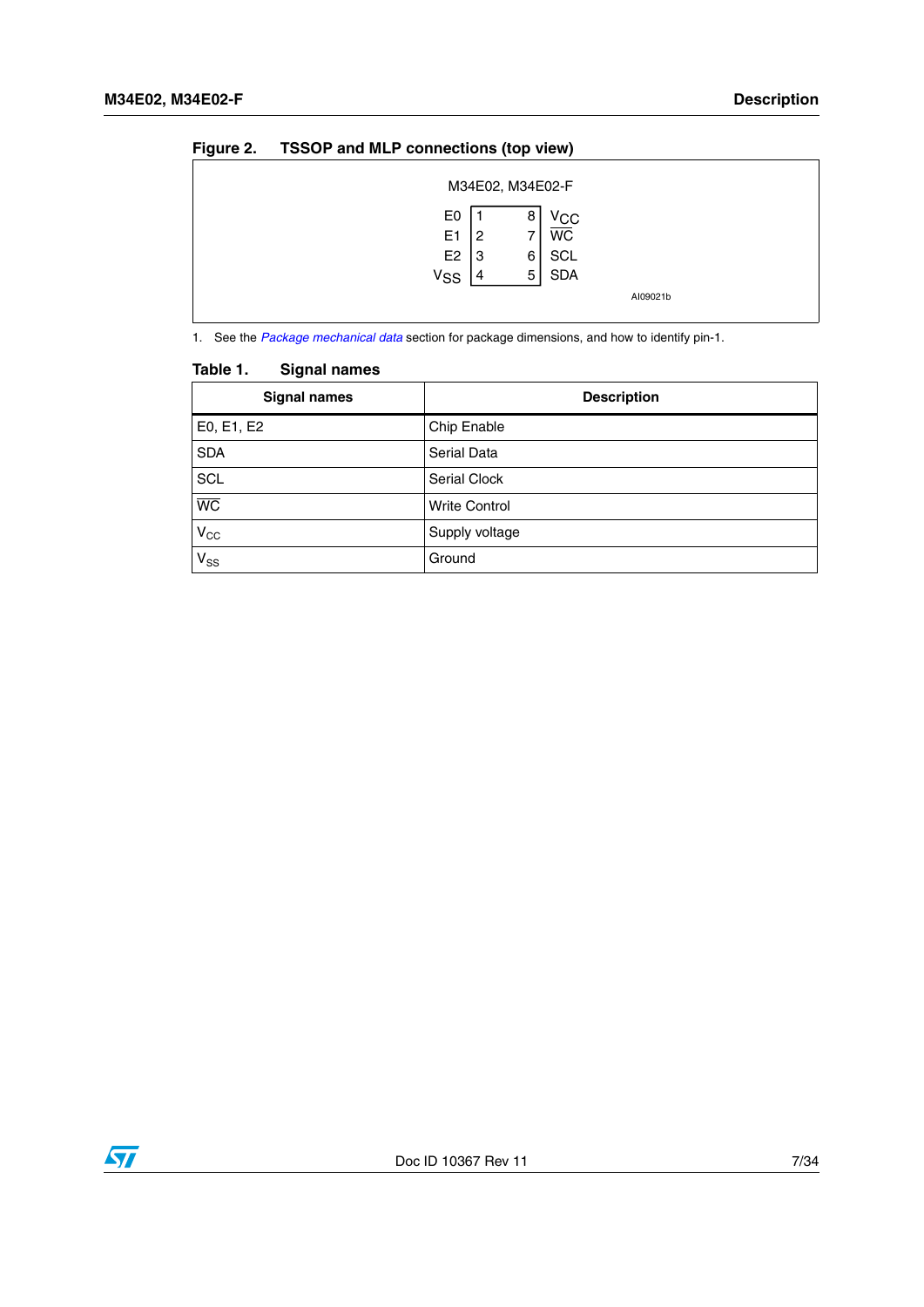## <span id="page-7-0"></span>**2 Signal description**

### <span id="page-7-1"></span>**2.1 Serial Clock (SCL)**

This input signal is used to strobe all data in and out of the device. In applications where this signal is used by slave devices to synchronize the bus to a slower clock, the bus master must have an open drain output, and a pull-up resistor can be connected from Serial Clock (SCL) to  $V_{CC}$ . (*[Figure 4](#page-8-5)* indicates how the value of the pull-up resistor can be calculated). In most applications, though, this method of synchronization is not employed, and so the pullup resistor is not necessary, provided that the bus master has a push-pull (rather than open drain) output.

### <span id="page-7-2"></span>**2.2 Serial Data (SDA)**

This bidirectional signal is used to transfer data in or out of the device. It is an open drain output that may be wire-OR'ed with other open drain or open collector signals on the bus. A pull up resistor must be connected from Serial Data (SDA) to V<sub>CC</sub>. (*[Figure 4](#page-8-5)* indicates how the value of the pull-up resistor can be calculated).

## <span id="page-7-3"></span>**2.3 Chip Enable (E0, E1, E2)**

These input signals are used to set the value that is to be looked for on the three least significant bits (b3, b2, b1) of the 7-bit device select code. In the end application, E0, E1 and E2 must be directly (not through a pull-up or pull-down resistor) connected to  $V_{CC}$  or  $V_{SS}$  to establish the device select code. When these inputs are not connected, an internal pulldown circuitry makes  $(E0,E1,E2) = (0,0,0)$ .

The E0 input is used to detect the  $V_{HV}$  voltage, when decoding an SWP or CWP instruction.



#### <span id="page-7-5"></span>**Figure 3. Device select code**

### <span id="page-7-4"></span>**2.4 Write Control (WC)**

This input signal is provided for protecting the contents of the whole memory from inadvertent write operations. Write Control  $(\overline{WC})$  is used to enable (when driven low) or disable (when driven high) write instructions to the entire memory area or to the Protection Register.

When Write Control (WC) is tied low or left unconnected, the write protection of the first half of the memory is determined by the status of the Protection Register.

8/34 Doc ID 10367 Rev 11

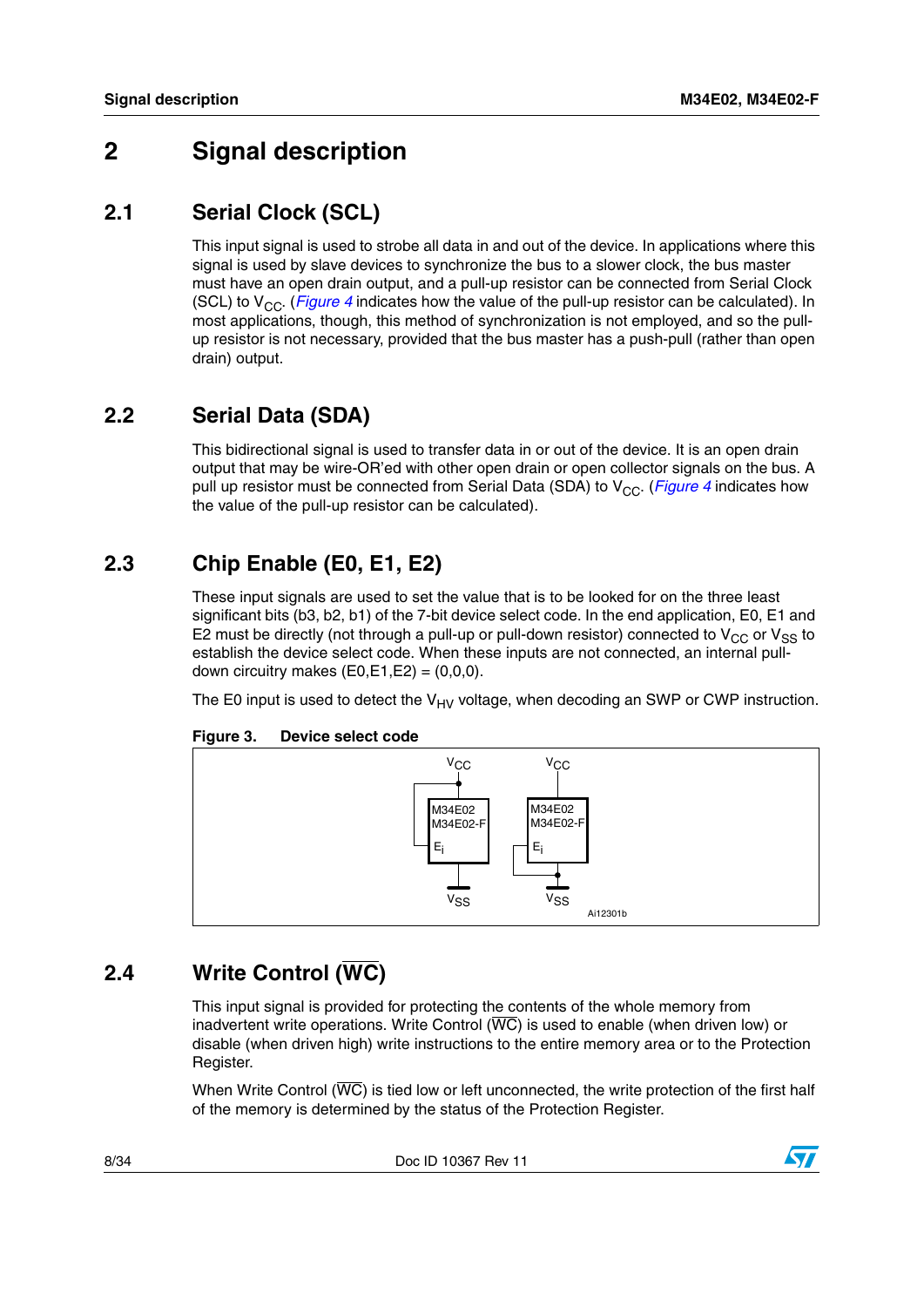### <span id="page-8-0"></span>**2.5** Supply voltage (V<sub>CC</sub>)

### <span id="page-8-1"></span>**2.5.1** Operating supply voltage V<sub>CC</sub>

Prior to selecting the memory and issuing instructions to it, a valid and stable  $V_{CC}$  voltage within the specified  $[V_{CC}(min), V_{CC}(max)]$  range must be applied (see *[Table 8](#page-22-1)*). In order to secure a stable DC supply voltage, it is recommended to decouple the  $V_{CC}$  line with a suitable capacitor (usually of the order of 10 nF to 100 nF) close to the  $V_{CC}/V_{SS}$  package pins.

This voltage must remain stable and valid until the end of the transmission of the instruction and, for a Write instruction, until the completion of the internal write cycle  $(t_{\text{M}})$ .

#### <span id="page-8-2"></span>**2.5.2 Power-up conditions**

The  $V_{CC}$  voltage has to rise continuously from 0 V up to the minimum  $V_{CC}$  operating voltage defined in *[Table 8](#page-22-1)* and the rise time must not vary faster than 1 V/µs.

#### <span id="page-8-3"></span>**2.5.3 Device reset**

In order to prevent inadvertent write operations during power-up, a power-on reset (POR) circuit is included. At power-up, the device does not respond to any instruction until  $V_{CC}$ reaches the internal reset threshold voltage (this threshold is lower than the minimum  $V_{CC}$ operating voltage defined in *[Table 8](#page-22-1)*).

When  $V_{CC}$  passes over the POR threshold, the device is reset and enters the Standby Power mode. However, the device must not be accessed until  $V_{CC}$  reaches a valid and stable  $V_{CC}$  voltage within the specified  $[V_{CC}(min), V_{CC}(max)]$  range.

In a similar way, during power-down (continuous decrease in  $V_{CC}$ ), as soon as  $V_{CC}$  drops below the power-on reset threshold voltage, the device stops responding to any instruction sent to it.

#### <span id="page-8-4"></span>**2.5.4 Power-down conditions**

During power-down (continuous decrease in  $V_{CC}$ ), the device must be in Standby Power mode (mode reached after decoding a Stop condition, assuming that there is no internal write cycle in progress).



<span id="page-8-5"></span>Figure 4. Maximum R<sub>P</sub> value versus bus parasitic capacitance (C) for an I<sup>2</sup>C bus

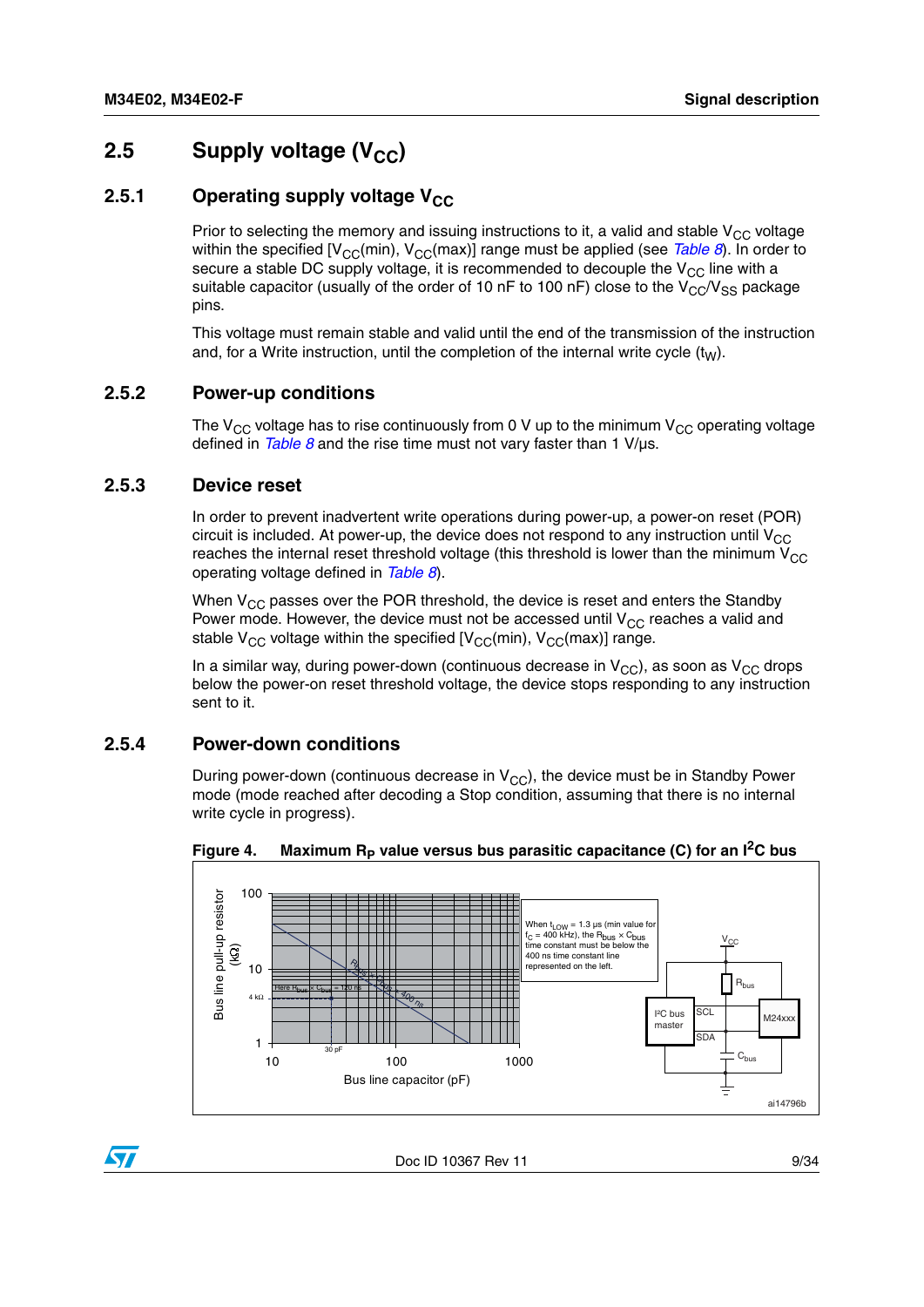

<span id="page-9-1"></span>**Figure 5. I2C bus protocol**

<span id="page-9-0"></span>

| Table 2. | Device select code |  |
|----------|--------------------|--|
|          |                    |  |

|                                                           | <b>Chip Enable</b><br>signals |              |                | Device type identifier |    |    |    | <b>Chip Enable bits</b> |                |                | <b>RW</b>       |
|-----------------------------------------------------------|-------------------------------|--------------|----------------|------------------------|----|----|----|-------------------------|----------------|----------------|-----------------|
|                                                           |                               |              |                | $b7^{(1)}$             | b6 | b5 | b4 | b <sub>3</sub>          | b <sub>2</sub> | b1             | b <sub>0</sub>  |
| Memory area select<br>code (two arrays) <sup>(2)</sup>    | E2                            | E1           | E <sub>0</sub> | 1                      | 0  | 1  | 0  | E <sub>2</sub>          | E1             | E <sub>0</sub> | $R\overline{W}$ |
| Set write protection<br>(SWP)                             | $V_{SS}$                      | $V_{SS}$     | $V_{HV}^{(3)}$ |                        |    |    |    | 0                       | 0              | 1              | 0               |
| Clear write protection<br>(CWP)                           | $V_{SS}$                      | $V_{CC}$     | $V_{HV}^{(3)}$ |                        |    |    |    | $\Omega$                | 1              | 1              | 0               |
| Permanently set write<br>protection (PSWP) <sup>(2)</sup> | E <sub>2</sub>                | E1           | E <sub>0</sub> | 0                      | 1  | 1  | 0  | E <sub>2</sub>          | E1             | E <sub>0</sub> | 0               |
| <b>Read SWP</b>                                           | $V_{SS}$                      | $V_{SS}$     | $V_{HV}^{(3)}$ |                        |    |    |    | 0                       | $\Omega$       | 1              | 1               |
| <b>Read CWP</b>                                           | $V_{SS}$                      | $V_{\rm CC}$ | $V_{HV}^{(3)}$ |                        |    |    |    | 0                       | 1              | 1              | 1               |
| Read PSWP <sup>(2)</sup>                                  | E <sub>2</sub>                | E1           | E0             |                        |    |    |    | E <sub>2</sub>          | E1             | E <sub>0</sub> | 1               |

J.

1. The most significant bit, b7, is sent first.

2. E0, E1 and E2 are compared against the respective external pins on the memory device.

3. V<sub>HV</sub> is defined in [Table 13](#page-24-0).

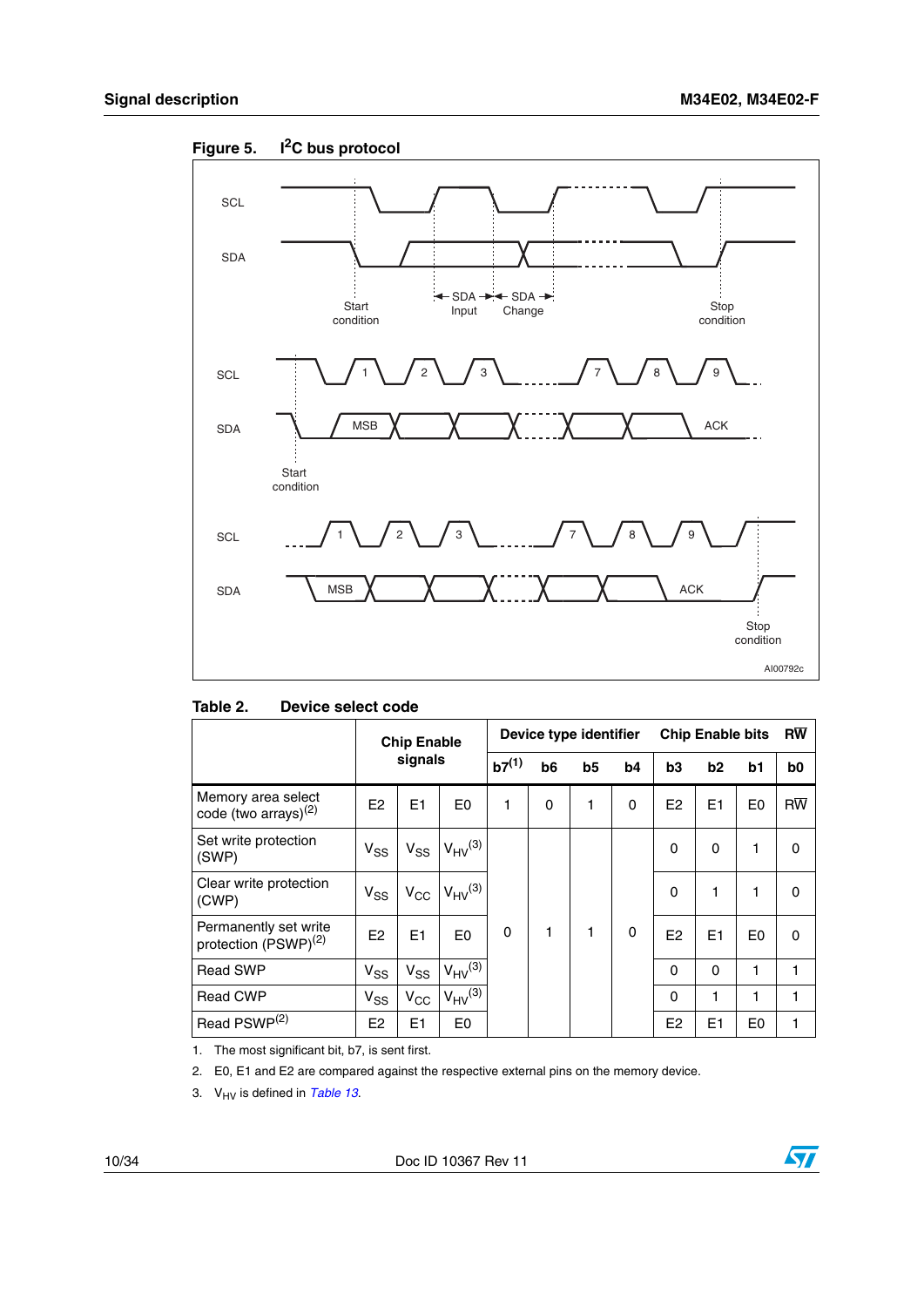## <span id="page-10-0"></span>**3 Device operation**

The device supports the <sup>2</sup>C protocol. This is summarized in *[Figure 5](#page-9-1)* Any device that sends data on to the bus is defined to be a transmitter, and any device that reads the data to be a receiver. The device that controls the data transfer is known as the bus master, and the other as the slave device. A data transfer can only be initiated by the bus master, which will also provide the serial clock for synchronization. The memory device is always a slave in all communication.

### <span id="page-10-1"></span>**3.1 Start condition**

Start is identified by a falling edge of Serial Data (SDA) while Serial Clock (SCL) is stable in the high state. A Start condition must precede any data transfer command. The device continuously monitors (except during a Write cycle) Serial Data (SDA) and Serial Clock (SCL) for a Start condition.

### <span id="page-10-2"></span>**3.2 Stop condition**

Stop is identified by a rising edge of Serial Data (SDA) while Serial Clock (SCL) is stable and driven high. A Stop condition terminates communication between the device and the bus master. A Read command that is followed by NoAck can be followed by a Stop condition to force the device into the Standby mode. A Stop condition at the end of a Write command triggers the internal EEPROM Write cycle.

### <span id="page-10-3"></span>**3.3 Acknowledge bit (ACK)**

The acknowledge bit is used to indicate a successful byte transfer. The bus transmitter, whether it be bus master or slave device, releases Serial Data (SDA) after sending eight bits of data. During the 9<sup>th</sup> clock pulse period, the receiver pulls Serial Data (SDA) low to acknowledge the receipt of the eight data bits.

### <span id="page-10-4"></span>**3.4 Data input**

During data input, the device samples Serial Data (SDA) on the rising edge of Serial Clock (SCL). For correct device operation, Serial Data (SDA) must be stable during the rising edge of Serial Clock (SCL), and the Serial Data (SDA) signal must change *only* when Serial Clock (SCL) is driven low.

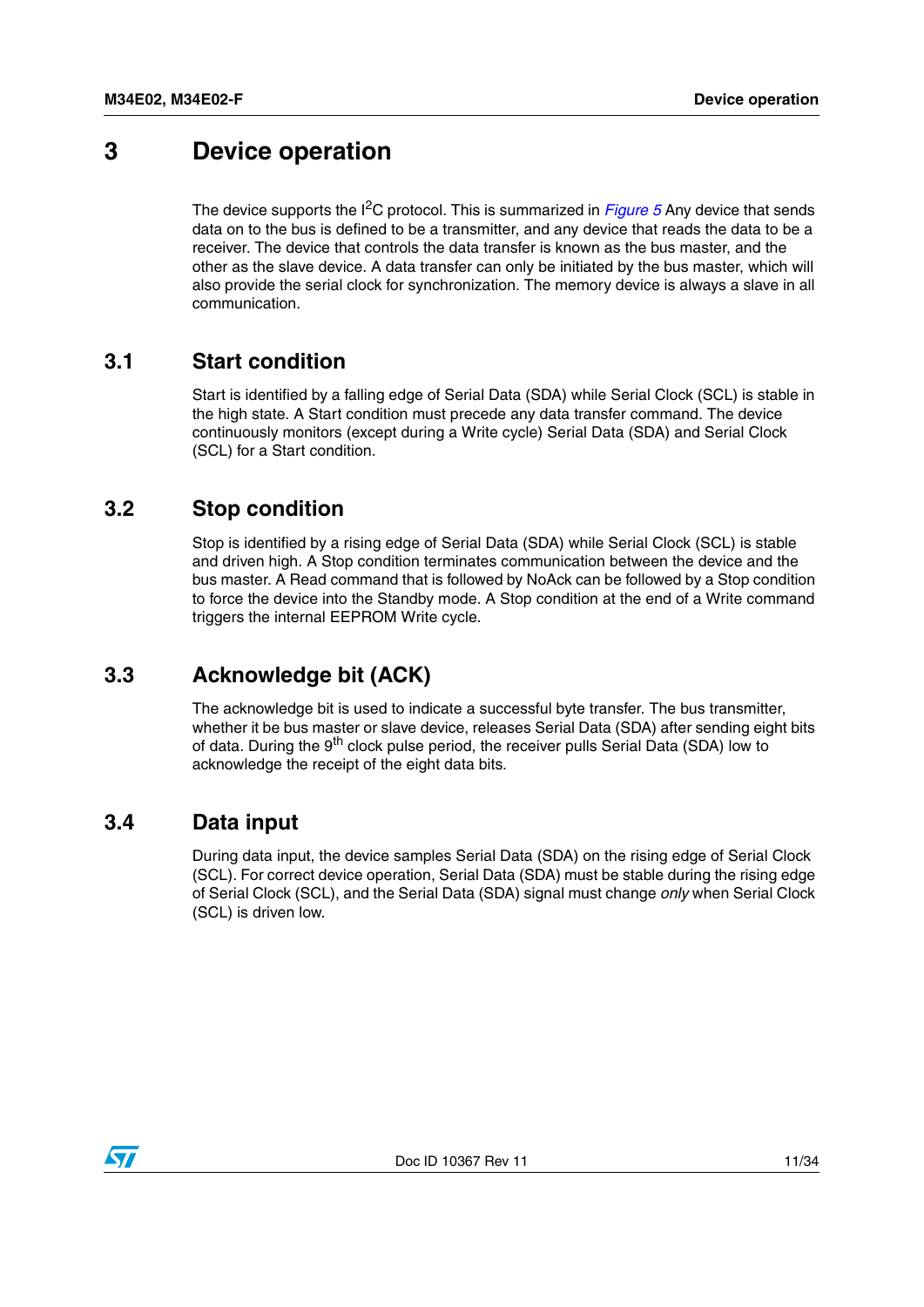### <span id="page-11-0"></span>**3.5 Memory addressing**

To start communication between the bus master and the slave device, the bus master must initiate a Start condition. Following this, the bus master sends the device select code, shown in *[Table 2](#page-9-0)* (on Serial Data (SDA), most significant bit first).

The device select code consists of a 4-bit device type identifier, and a 3-bit Chip Enable "Address" (E2, E1, E0). To address the memory array, the 4-bit device type identifier is 1010b; to access the write-protection settings, it is 0110b.

Up to eight memory devices can be connected on a single  $I^2C$  bus. Each one is given a unique 3-bit code on the Chip Enable (E0, E1, E2) inputs. When the device select code is received, the device only responds if the Chip Enable address is the same as the value on the Chip Enable (E0, E1, E2) inputs.

The  $8^{th}$  bit is the Read/Write bit (RW). This bit is set to 1 for Read and 0 for Write operations.

If a match occurs on the device select code, the corresponding device gives an acknowledgment on Serial Data (SDA) during the 9<sup>th</sup> bit time. If the device does not match the device select code, it deselects itself from the bus, and goes into Standby mode.

| <b>Mode</b>            | <b>RW</b> bit | $\overline{WC}^{(1)}$                          | <b>Bytes</b> | <b>Initial Sequence</b>                             |
|------------------------|---------------|------------------------------------------------|--------------|-----------------------------------------------------|
| l Current Address Read |               | х                                              |              | Start, Device Select, RW = 1                        |
| Random Address Read    | 0             | x                                              |              | Start, Device Select, $R\overline{W} = 0$ , Address |
|                        |               | x                                              |              | reStart, Device Select, $RW = 1$                    |
| <b>Sequential Read</b> |               | x                                              | $\geq$ 1     | Similar to Current or Random Address<br>Read        |
| <b>Byte Write</b>      | 0             | $\mathsf{V}_{\scriptscriptstyle{\mathsf{IL}}}$ |              | Start, Device Select, $RW = 0$                      |
| Page Write             | 0             | $\sf{V}_{\sf{IL}}$                             | ≤16          | Start, Device Select, $RW = 0$                      |

<span id="page-11-1"></span>Table 3. **Operating modes** 

1.  $X = V_{\text{IH}}$  or  $V_{\text{IL}}$ .

<span id="page-11-2"></span>



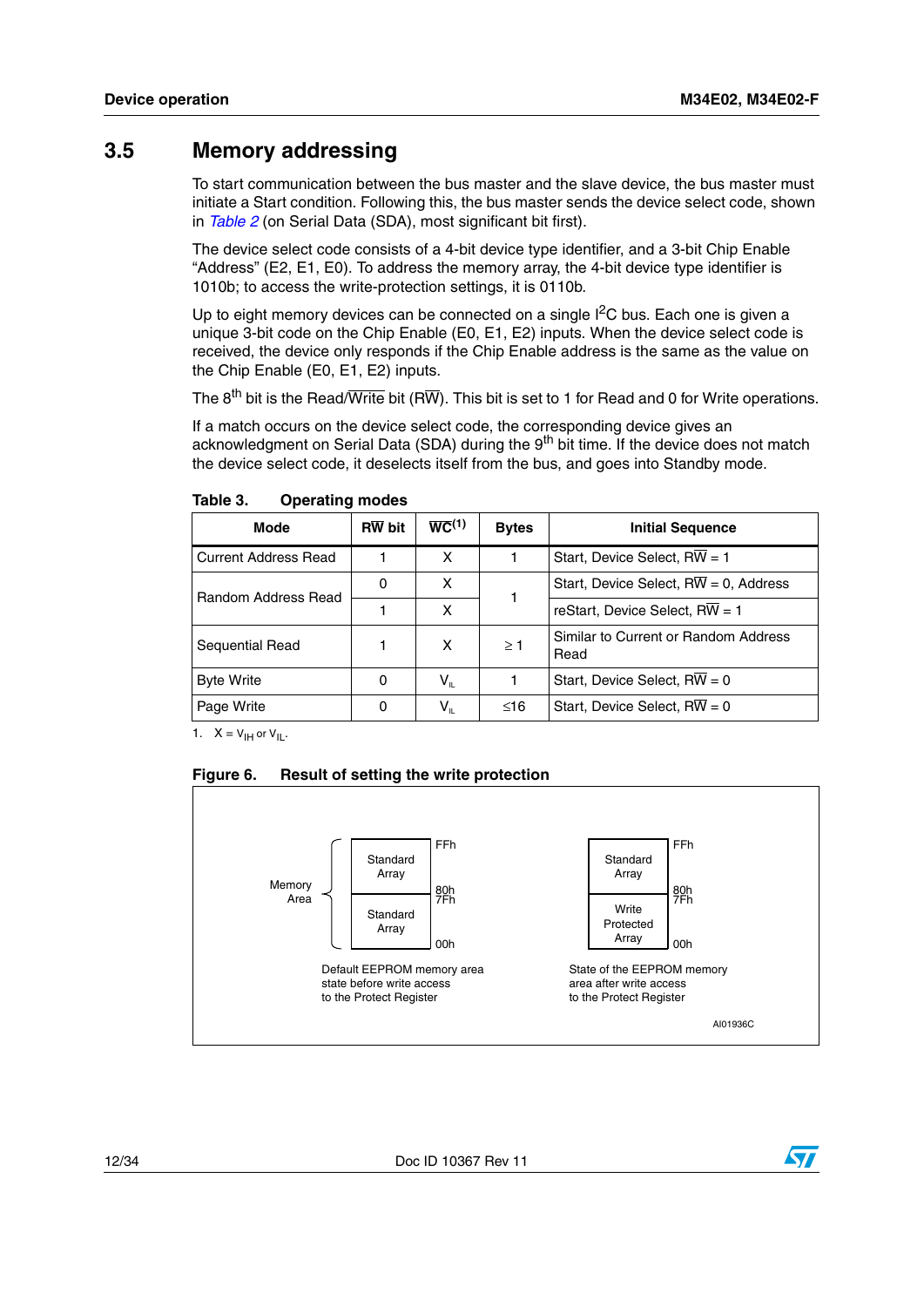### <span id="page-12-0"></span>**3.6 Setting the write-protection**

The M34E02 and M34E02-F have a hardware write-protection feature, using the Write Control (WC) signal. This signal can be driven high or low, and must be held constant for the whole instruction sequence. When Write Control  $(W\overline{C})$  is held high, the whole memory array (addresses 00h to FFh) is write protected. When Write Control  $(\overline{WC})$  is held low, the write protection of the memory array is dependent on whether software write-protection has been set.

Software write-protection allows the bottom half of the memory area (addresses 00h to 7Fh) to be write protected irrespective of subsequent states of the Write Control (WC) signal.

Software write-protection is handled by three instructions:

- SWP: Set Write Protection
- CWP: Clear Write Protection
- **PSWP: Permanently Set Write Protection**

The level of write-protection (set or cleared) that has been defined using these instructions, remains defined even after a power cycle.

#### <span id="page-12-1"></span>**3.6.1 SWP and CWP**

If the software write-protection has been set with the SWP instruction, it can be cleared again with a CWP instruction.

The two instructions (SWP and CWP) have the same format as a Byte Write instruction, but with a different device type identifier (as shown in *[Table 2](#page-9-0)*). Like the Byte Write instruction, it is followed by an address byte and a data byte, but in this case the contents are all "Don't Care" (*[Figure 7](#page-12-3)*). Another difference is that the voltage,  $V_{HV}$  must be applied on the E0 pin, and specific logical levels must be applied on the other two (E1 and E2, as shown in *[Table 2](#page-9-0)*).

#### <span id="page-12-2"></span>**3.6.2 PSWP**

S7

If the software write-protection has been set with the PSWP instruction, the first 128 bytes of the memory are permanently write-protected. This write-protection cannot be cleared by any instruction, or by power-cycling the device, and regardless the state of Write Control (WC). Also, once the PSWP instruction has been successfully executed, the M34E02 and M34E02-F no longer acknowledge any instruction (with a device type identifier of 0110) to access the write-protection settings.

#### <span id="page-12-3"></span>**Figure 7.** Setting the write protection  $(\overline{WC} = 0)$



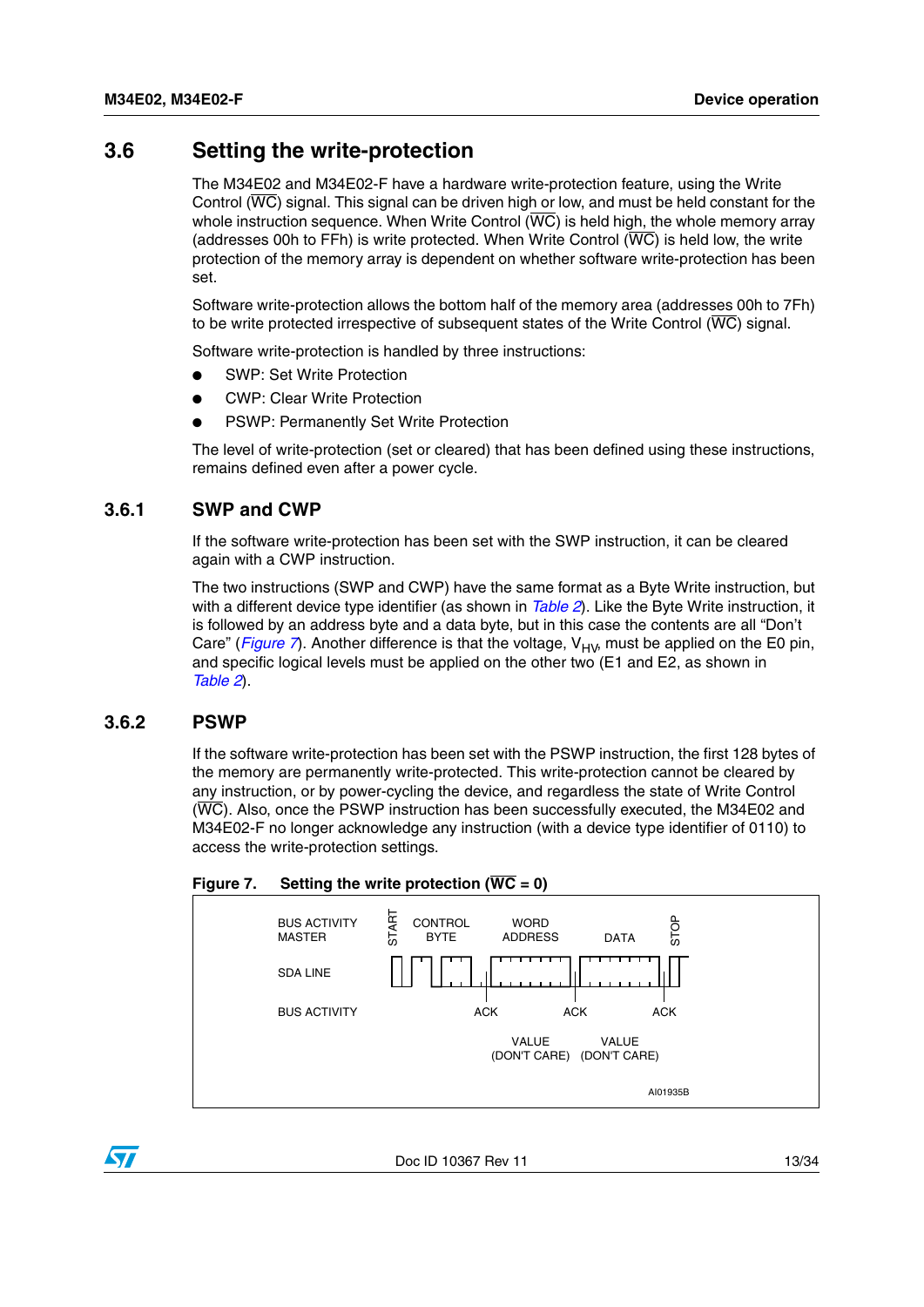### <span id="page-13-0"></span>**3.7 Write operations**

Following a Start condition the bus master sends a device select code with the R $\overline{W}$  bit reset to 0. The device acknowledges this, as shown in *[Figure 8](#page-14-0)*, and waits for an address byte. The device responds to the address byte with an acknowledge bit, and then waits for the data byte.

When the bus master generates a Stop condition immediately after a data byte Ack bit (in the "10<sup>th</sup> bit" time slot), either at the end of a Byte Write or a Page Write, the internal memory Write cycle is triggered. A Stop condition at any other time slot does not trigger the internal Write cycle.

During the internal Write cycle, Serial Data (SDA) and Serial Clock (SCL) are ignored, and the device does not respond to any requests.

#### <span id="page-13-1"></span>**3.7.1 Byte Write**

After the device select code and the address byte, the bus master sends one data byte. If the addressed location is hardware write-protected, the device replies to the data byte with NoAck, and the location is not modified. If, instead, the addressed location is not Writeprotected, the device replies with Ack. The bus master terminates the transfer by generating a Stop condition, as shown in *[Figure 8](#page-14-0)*

#### <span id="page-13-2"></span>**3.7.2 Page Write**

The Page Write mode allows up to 16 bytes to be written in a single Write cycle, provided that they are all located in the same page in the memory: that is, the most significant memory address bits are the same. If more bytes are sent than will fit up to the end of the page, a condition known as 'roll-over' occurs. This should be avoided, as data starts to become overwritten in an implementation dependent way.

The bus master sends from 1 to 16 bytes of data, each of which is acknowledged by the device if Write Control  $(\overline{WC})$  is low. If the addressed location is hardware write-protected, the device replies to the data byte with NoAck, and the locations are not modified. After each byte is transferred, the internal byte address counter (the 4 least significant address bits only) is incremented. The transfer is terminated by the bus master generating a Stop condition.

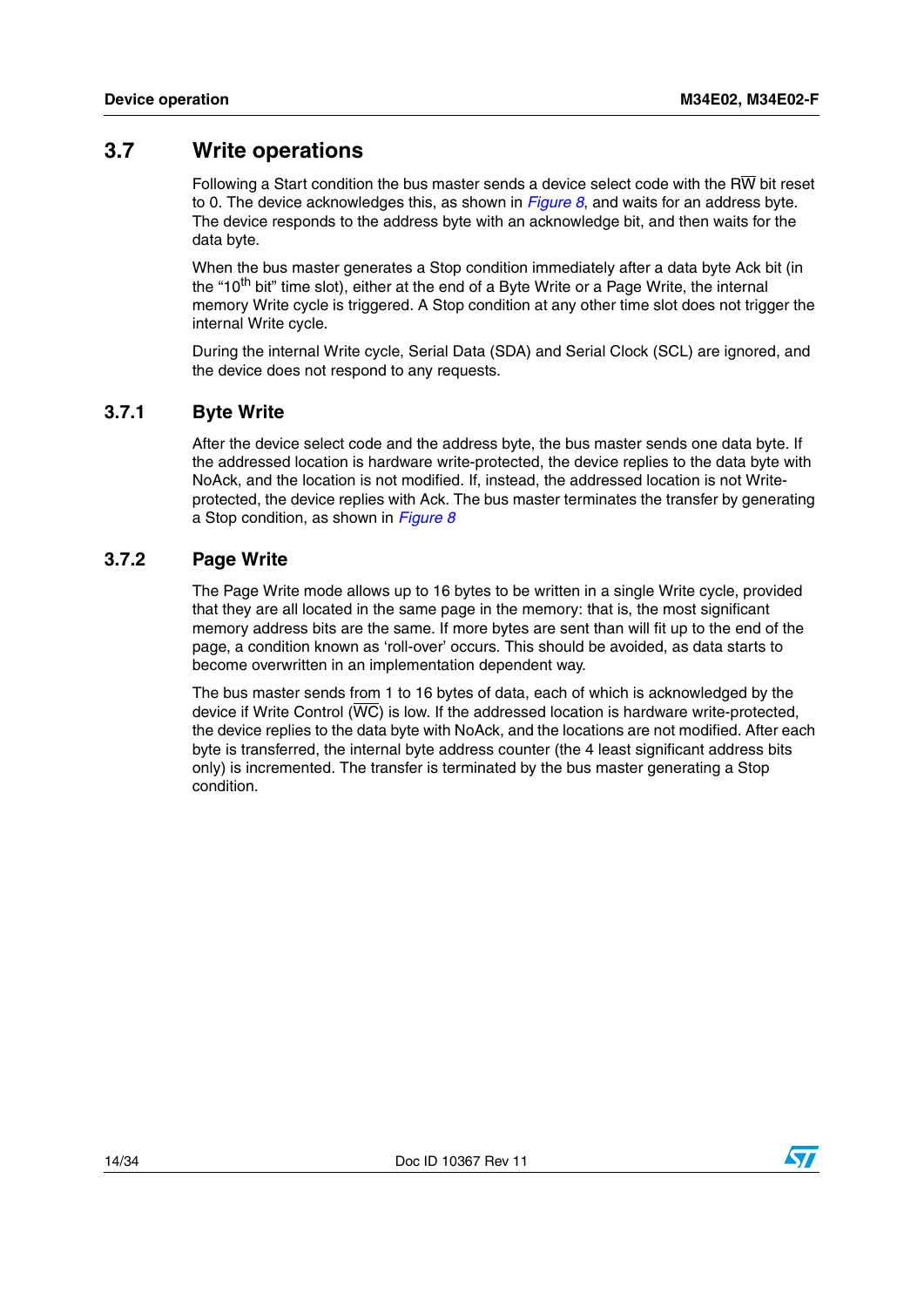

<span id="page-14-0"></span>**Figure 8. Write mode sequences in a non write-protected area**

<span id="page-14-1"></span>



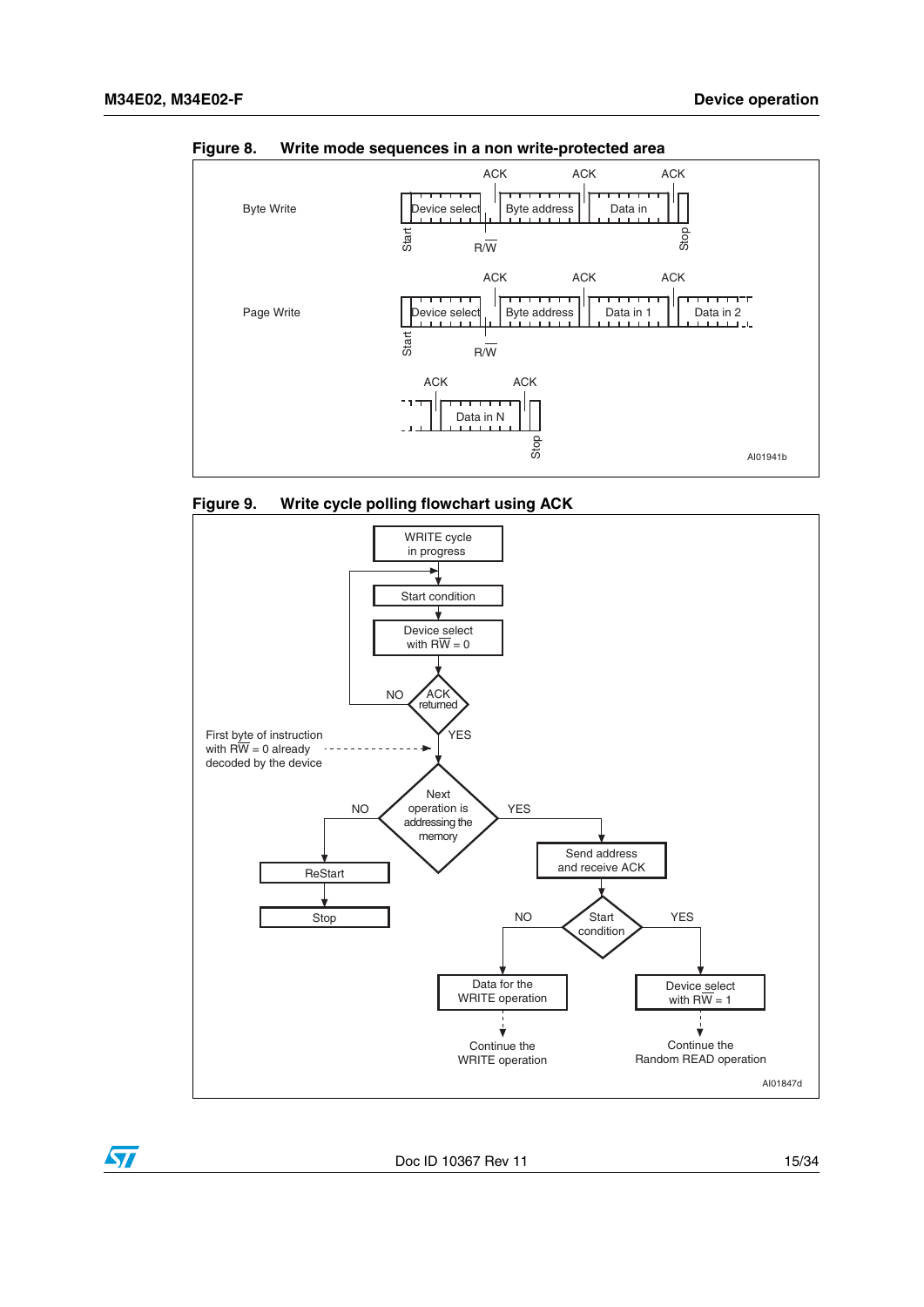### <span id="page-15-0"></span>**3.7.3 Minimizing system delays by polling on ACK**

During the internal Write cycle, the device disconnects itself from the bus, and writes a copy of the data from its internal latches to the memory cells. The maximum Write time  $(t_w)$  is shown in *[Table 14](#page-25-0)*, but the typical time is shorter. To make use of this, a polling sequence can be used by the bus master.

The sequence, as shown in *[Figure 9](#page-14-1)*, is:

- Initial condition: a Write cycle is in progress.
- Step 1: the bus master issues a Start condition followed by a device select code (the first byte of the new instruction).
- Step 2: if the device is busy with the internal Write cycle, no Ack will be returned and the bus master goes back to Step 1. If the device has terminated the internal Write cycle, it responds with an Ack, indicating that the device is ready to receive the second part of the instruction (the first byte of this instruction having been sent during Step 1).

### <span id="page-15-1"></span>**3.8 Read operations**

Read operations are performed independently of whether hardware or software protection has been set.

The device has an internal address counter which is incremented each time a byte is read.

### <span id="page-15-2"></span>**3.8.1 Random Address Read**

A dummy Write is first performed to load the address into this address counter (as shown in *[Figure 10](#page-16-1)*) but *without* sending a Stop condition. Then, the bus master sends another Start condition, and repeats the device select code, with the  $R\overline{W}$  bit set to 1. The device acknowledges this, and outputs the contents of the addressed byte. The bus master must *not* acknowledge the byte, and terminates the transfer with a Stop condition.

### <span id="page-15-3"></span>**3.8.2 Current Address Read**

For the Current Address Read operation, following a Start condition, the bus master only sends a device select code with the  $R\overline{W}$  bit set to 1. The device acknowledges this, and outputs the byte addressed by the internal address counter. The counter is then incremented. The bus master terminates the transfer with a Stop condition, as shown in *[Figure 10](#page-16-1)*, *without* acknowledging the byte.

#### <span id="page-15-4"></span>**3.8.3 Sequential Read**

This operation can be used after a Current Address Read or a Random Address Read. The bus master *does* acknowledge the data byte output, and sends additional clock pulses so that the device continues to output the next byte in sequence. To terminate the stream of bytes, the bus master must *not* acknowledge the last byte, and *must* generate a Stop condition, as shown in *[Figure 10](#page-16-1)*.

The output data comes from consecutive addresses, with the internal address counter automatically incremented after each byte output. After the last memory address, the address counter 'rolls-over', and the device continues to output data from memory address 00h.

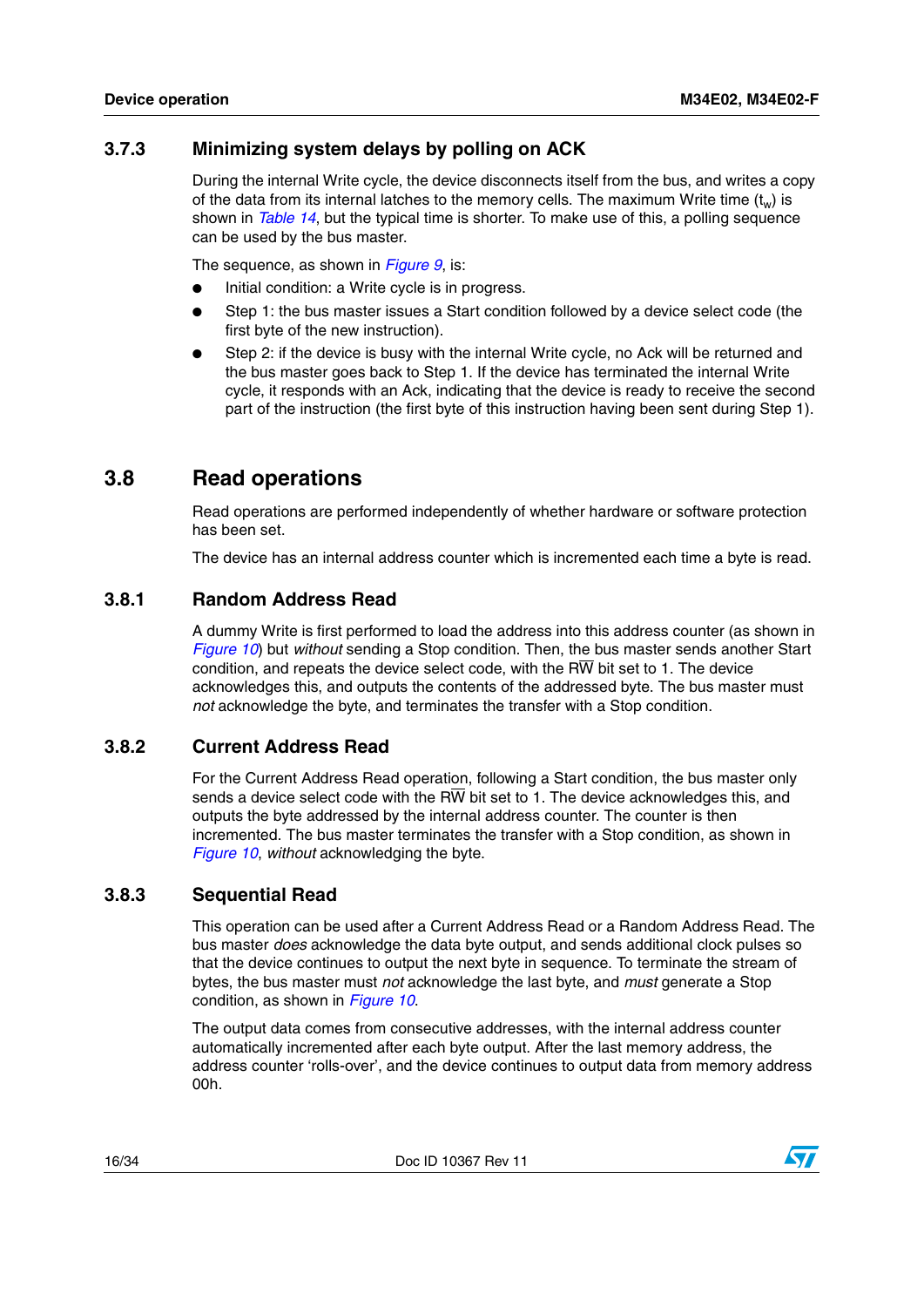#### <span id="page-16-0"></span>**3.8.4 Acknowledge in Read mode**

For all Read commands, the device waits, after each byte read, for an acknowledgment during the 9<sup>th</sup> bit time. If the bus master does not drive Serial Data (SDA) low during this time, the device terminates the data transfer and switches to its Standby mode.

<span id="page-16-1"></span>

1. The seven most significant bits of the device select code of a Random Read (in the 1<sup>st</sup> and 3<sup>rd</sup> bytes) must be identical.

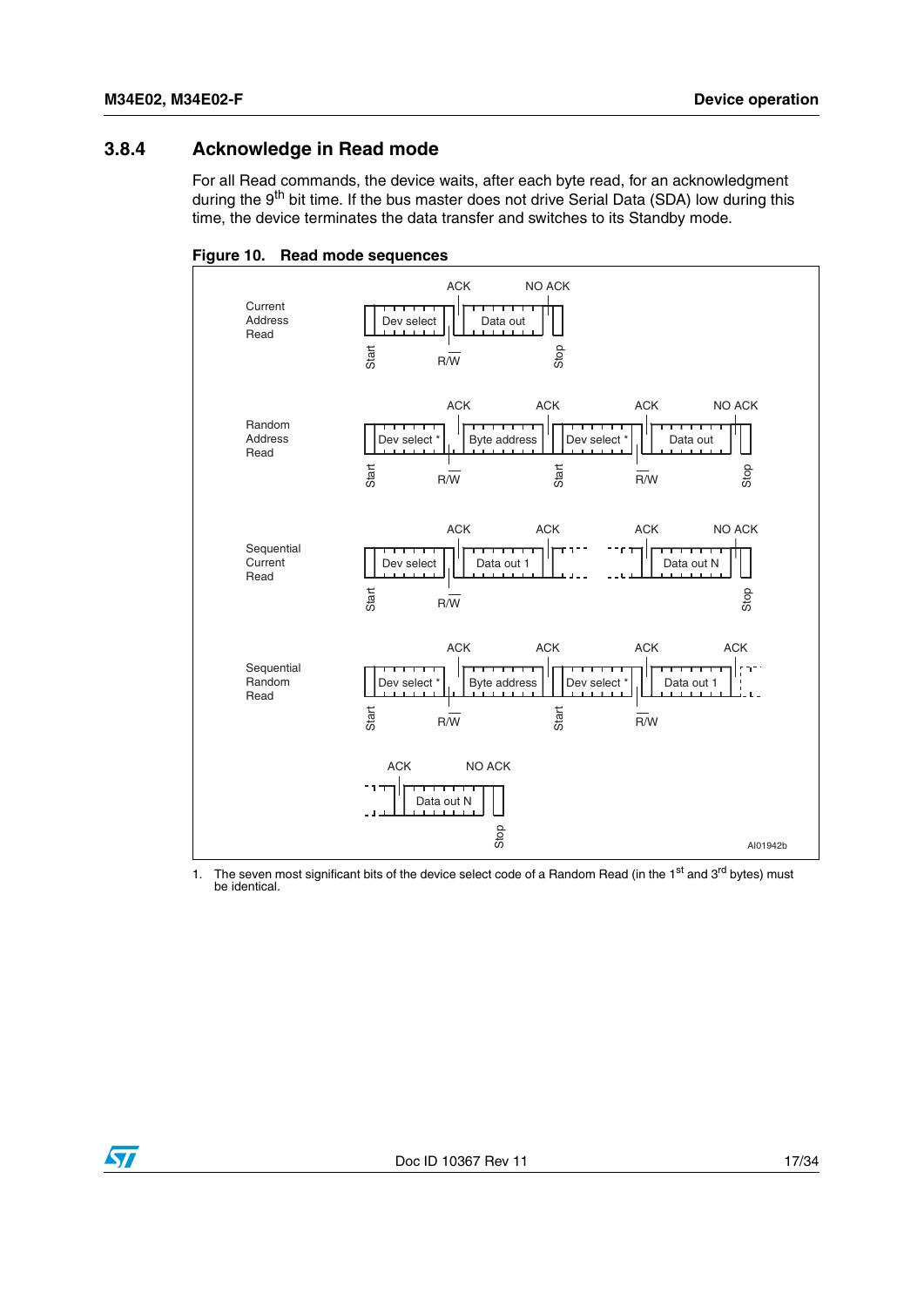## <span id="page-17-0"></span>**4 Initial delivery state**

The device is delivered with all bits in the memory array set to '1' (each Byte contains FFh).

## <span id="page-17-1"></span>**5 Use within a DDR1/DDR2 DRAM module**

In the application, the M34E02/M34E02-F is soldered directly in the printed circuit module. The three Chip Enable inputs (E0, E1, E2) must be connected to  $V_{SS}$  or  $V_{CC}$  directly (that is without using a pull-up or pull-down resistor) through the DIMM socket (see *[Table 4](#page-17-4)*). The pull-up resistors needed for normal behavior of the  $I^2C$  bus are connected on the  $I^2C$  bus of the mother-board (as shown in *[Figure 11](#page-20-0)*).

The Write Control (WC) of the M34E02/M34E02-F can be left unconnected. However, connecting it to  $V_{SS}$  is recommended, to maintain full read and write access.

| <b>DIMM</b> position | E <sub>2</sub>             | E <sub>1</sub>             | E <sub>0</sub> |
|----------------------|----------------------------|----------------------------|----------------|
| 0                    | $V_{SS}$                   | $V_{SS}$                   | $V_{SS}$       |
|                      | $\mathsf{V}_{\mathsf{SS}}$ | $V_{SS}$                   | $V_{CC}$       |
| $\overline{2}$       | $V_{SS}$                   | $V_{CC}$                   | $V_{SS}$       |
| 3                    | $V_{SS}$                   | $V_{\rm CC}$               | $V_{\rm CC}$   |
| 4                    | $V_{CC}$                   | $V_{SS}$                   | $V_{SS}$       |
| 5                    | $V_{CC}$                   | $V_{SS}$                   | $V_{\rm CC}$   |
| 6                    | $V_{CC}$                   | $V_{\rm CC}$               | $V_{SS}$       |
| ⇁                    | $V_{CC}$                   | $\mathsf{V}_{\mathsf{CC}}$ | $V_{CC}$       |

<span id="page-17-4"></span>Table 4. **DRAM DIMM connections** 

### <span id="page-17-2"></span>**5.1 Programming the M34E02 and M34E02-F**

The situations in which the M34E02 and M34E02-F are programmed can be considered under two headings:

- when the DDR2 DRAM is isolated (not inserted on the PCB motherboard)
- when the DDR2 DRAM is inserted on the PCB motherboard

### <span id="page-17-3"></span>**5.1.1 Isolated DRAM module**

With specific programming equipment, it is possible to define the M34E02/M34E02-F content, using Byte and Page Write instructions, and its write-protection using the SWP and CWP instructions. To issue the SWP and CWP instructions, the DRAM module must be inserted in a specific slot where the E0 signal can be driven to  $V_{HV}$  during the whole instruction. This programming step is mainly intended for use by DRAM module makers, whose end application manufacturers will want to clear this write-protection with the CWP on their own specific programming equipment, to modify the lower 128 Bytes, and finally to set permanently the write-protection with the PSWP instruction.

18/34 Doc ID 10367 Rev 11

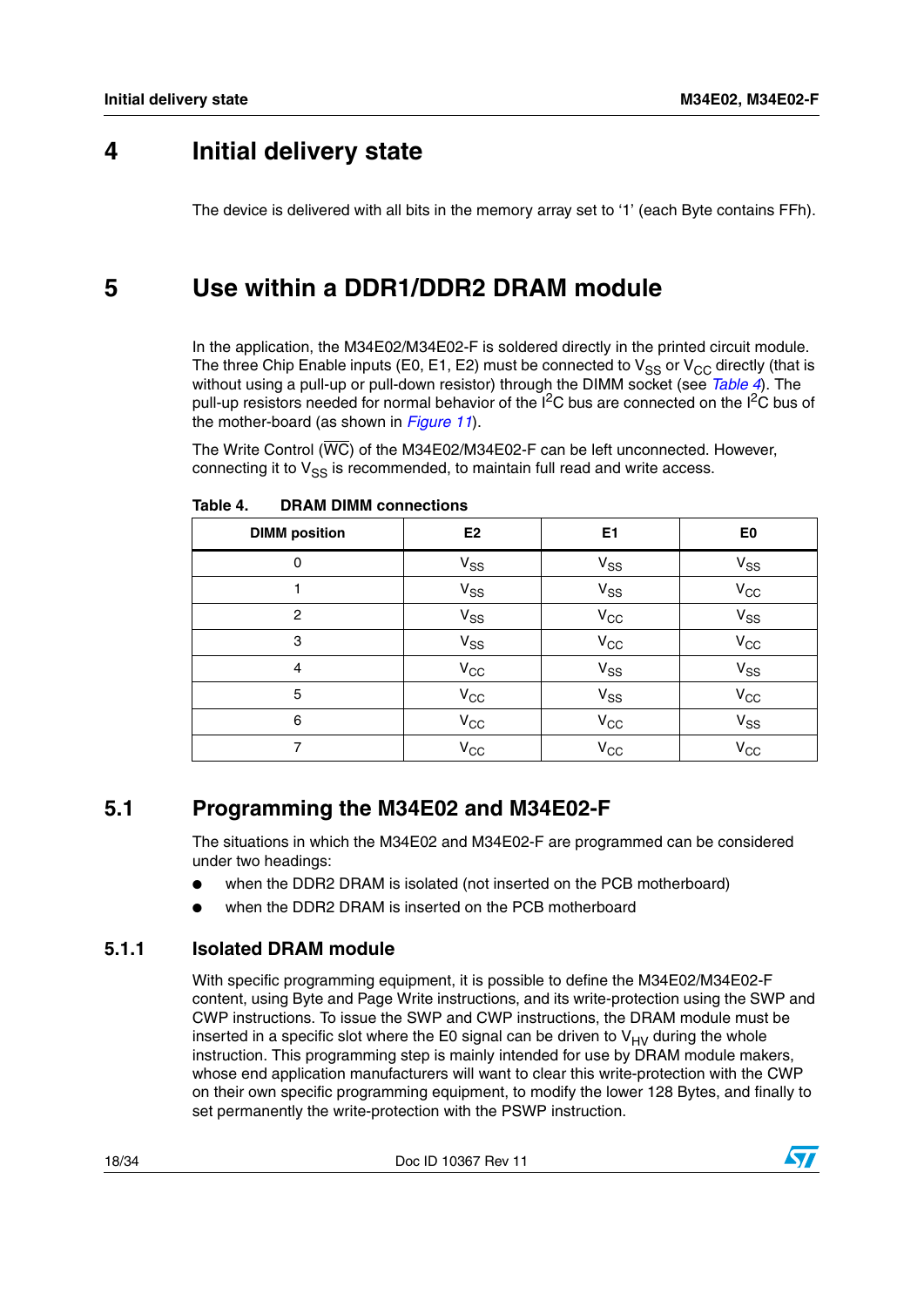### <span id="page-18-0"></span>**5.1.2 DRAM module inserted in the application motherboard**

As the final application cannot drive the E0 pin to  $V_{HV}$ , the only possible action is to freeze the write-protection with the PSWP instruction.

*[Table 5](#page-18-1)* and *[Table 6](#page-19-0)* show how the Ack bits can be used to identify the write-protection status.

| <b>Status</b>         | $\overline{wc}$<br>input<br>level | Instruction                              | <b>Ack</b>   | <b>Address</b>            | <b>Ack</b>                | Data byte                 | Ack                       | Write<br>cycle<br>$(t_W)$ |
|-----------------------|-----------------------------------|------------------------------------------|--------------|---------------------------|---------------------------|---------------------------|---------------------------|---------------------------|
| Permanently           | X                                 | PSWP, SWP or<br><b>CWP</b>               | <b>NoAck</b> | Not<br>significant        | <b>NoAck</b>              | Not<br>significant        | <b>NoAck</b>              | <b>No</b>                 |
| protected             |                                   | Page or Byte Write<br>in lower 128 bytes | Ack          | Address                   | Ack                       | Data                      | NoAck                     | No                        |
|                       |                                   | <b>SWP</b>                               | <b>NoAck</b> | Not<br>significant        | NoAck                     | Not<br>significant        | <b>NoAck</b>              | <b>No</b>                 |
|                       |                                   | <b>CWP</b>                               | <b>Ack</b>   | <b>Not</b><br>significant | Ack                       | <b>Not</b><br>significant | Ack                       | Yes                       |
|                       | 0                                 | <b>PSWP</b>                              | Ack          | <b>Not</b><br>significant | Ack                       | <b>Not</b><br>significant | Ack                       | Yes                       |
| Protected<br>with SWP |                                   | Page or Byte Write<br>in lower 128 bytes | Ack          | Address                   | Ack                       | Data                      | NoAck                     | No                        |
|                       | $\mathbf{1}$                      | <b>SWP</b>                               | <b>NoAck</b> | Not<br>significant        | <b>NoAck</b>              | Not<br>significant        | <b>NoAck</b>              | <b>No</b>                 |
|                       |                                   | <b>CWP</b>                               | Ack          | <b>Not</b><br>significant | Ack                       | <b>Not</b><br>significant | NoAck                     | No                        |
|                       |                                   |                                          | <b>PSWP</b>  | Ack                       | <b>Not</b><br>significant | Ack                       | <b>Not</b><br>significant | NoAck                     |
|                       |                                   | Page or Byte Write                       | Ack          | Address                   | Ack                       | Data                      | NoAck                     | No                        |
|                       | 0                                 | PSWP, SWP or<br><b>CWP</b>               | Ack          | <b>Not</b><br>significant | Ack                       | Not<br>significant        | Ack                       | Yes                       |
| <b>Not</b>            |                                   | Page or Byte Write                       | Ack          | Address                   | Ack                       | Data                      | Ack                       | Yes                       |
| Protected             | $\mathbf{1}$                      | PSWP, SWP or<br><b>CWP</b>               | Ack          | Not<br>significant        | Ack                       | Not<br>significant        | NoAck                     | <b>No</b>                 |
|                       |                                   | Page or Byte Write                       | Ack          | Address                   | Ack                       | Data                      | NoAck                     | No                        |

<span id="page-18-1"></span>Table 5. **Table 5. Acknowledge when writing data or defining the write-protection (instructions with R/W bit = 0)** 

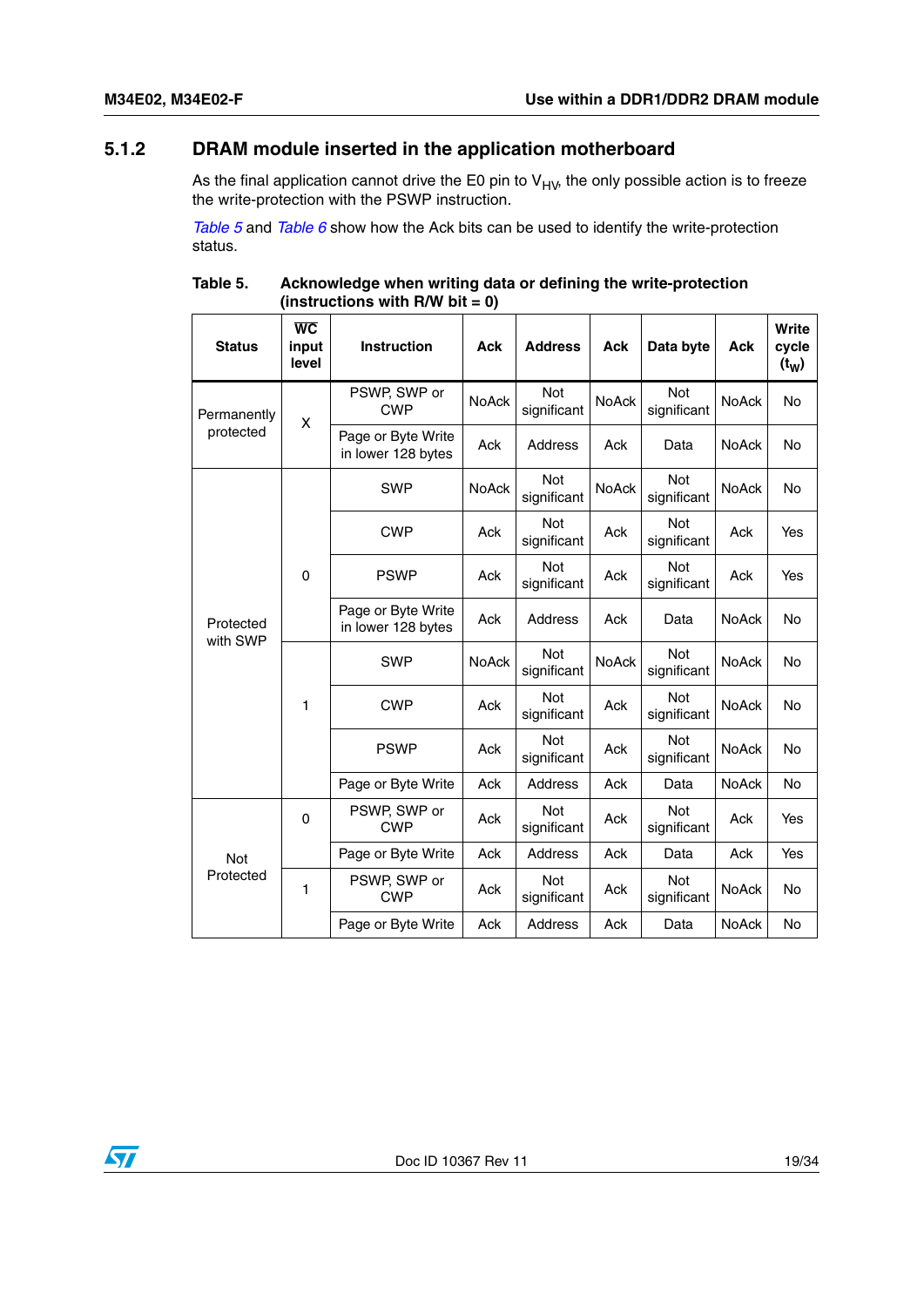|                              | $DII = I$          |              |                 |              |                 |              |
|------------------------------|--------------------|--------------|-----------------|--------------|-----------------|--------------|
| <b>Status</b>                | <b>Instruction</b> | Ack          | <b>Address</b>  | Ack          | Data byte       | <b>Ack</b>   |
| Permanently<br>protected     | PSWP, SWP or CWP   | <b>NoAck</b> | Not significant | <b>NoAck</b> | Not significant | <b>NoAck</b> |
|                              | <b>SWP</b>         | NoAck        | Not significant | <b>NoAck</b> | Not significant | <b>NoAck</b> |
| Protected with<br><b>SWP</b> | <b>CWP</b>         | Ack          | Not significant | <b>NoAck</b> | Not significant | NoAck        |
|                              | <b>PSWP</b>        | Ack          | Not significant | <b>NoAck</b> | Not significant | <b>NoAck</b> |
| Not protected                | PSWP, SWP or CWP   | Ack          | Not significant | <b>NoAck</b> | Not significant | NoAck        |

#### <span id="page-19-0"></span> **Table 6. Acknowledge when reading the write protection (instructions with R/W bit = 1)**

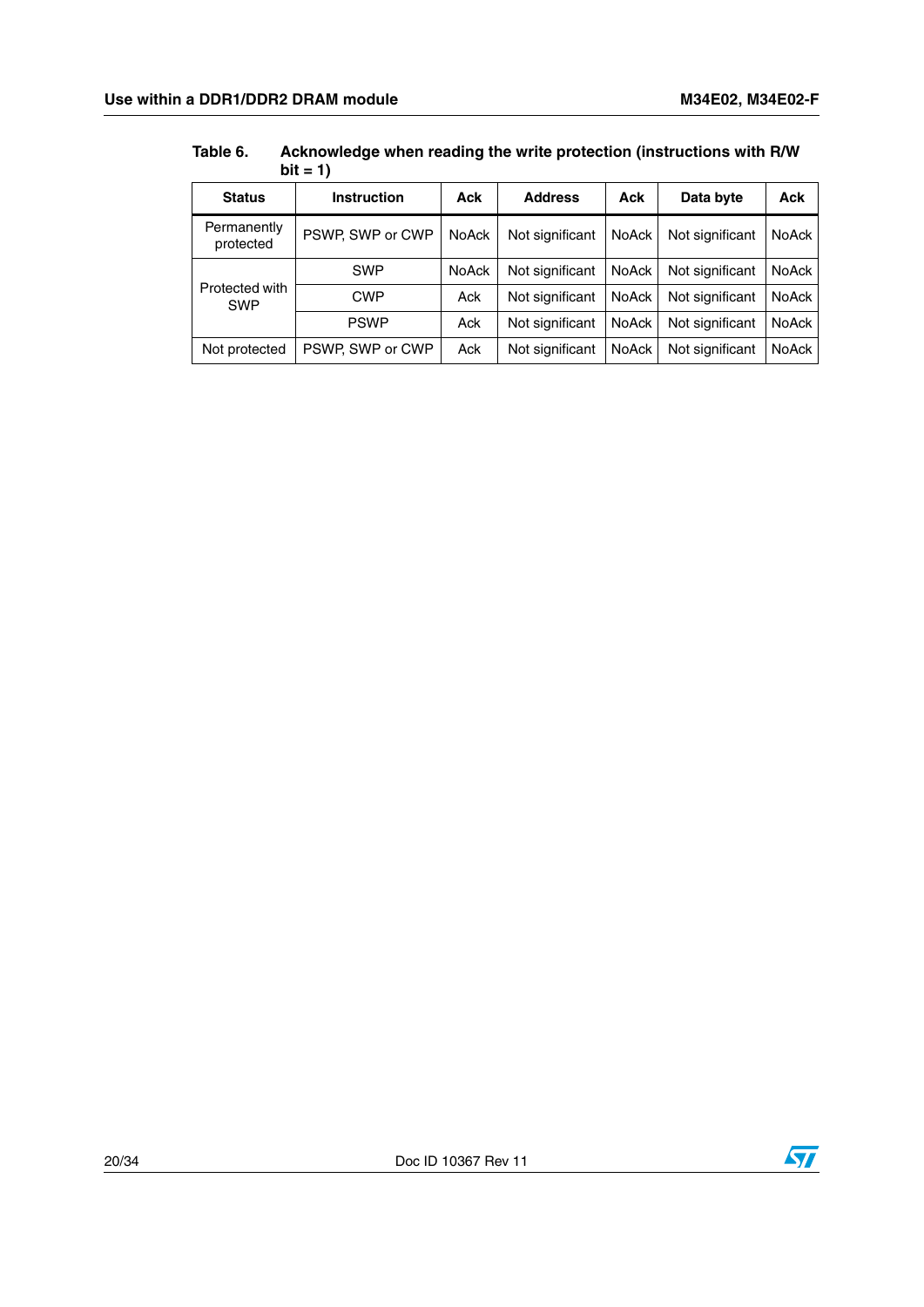| DRAM module slot number 7<br>E <sub>2</sub>                          | E1<br>E0<br>$V_{\rm CC}$                                                | SCL SDA    |  |          | $R = 4.7 k\Omega$                |          |
|----------------------------------------------------------------------|-------------------------------------------------------------------------|------------|--|----------|----------------------------------|----------|
| DRAM module slot number 6<br>E <sub>2</sub><br>V <sub>CC</sub>       | E1<br>E <sub>0</sub><br>V <sub>SS</sub>                                 | SCL SDA    |  |          |                                  |          |
| DRAM module slot number 5<br>E <sub>2</sub><br>$V_{\rm CC}$          | E1<br>E <sub>0</sub><br>V <sub>SS</sub> V <sub>CC</sub>                 | SCL SDA    |  |          |                                  |          |
| DRAM module slot number 4<br>E2<br>V <sub>CC</sub>                   | E1<br>E0<br><b>V<sub>SS</sub></b>                                       | SCL SDA    |  |          |                                  |          |
| DRAM module slot number 3<br>E2<br><b>V<sub>SS</sub></b>             | E1<br>V <sub>CC</sub>                                                   | E0 SCL SDA |  |          |                                  |          |
| DRAM module slot number 2<br>E <sub>2</sub>                          | E1<br>E <sub>0</sub><br>V <sub>SS</sub> V <sub>CC</sub> V <sub>SS</sub> | SCL SDA    |  |          |                                  |          |
| DRAM module slot number 1<br>E <sub>2</sub><br><b>V<sub>SS</sub></b> | E <sub>1</sub><br>E0<br>$V_{CC}$                                        | SCL SDA    |  |          |                                  |          |
| DRAM module slot number 0<br>E <sub>2</sub>                          | E1<br>E0<br>$V_{SS}$                                                    | SCL SDA    |  | SCL line | From the motherboard             | SDA line |
|                                                                      |                                                                         |            |  |          | <sup>2</sup> C master controller | AI01937b |

<span id="page-20-0"></span>**Figure 11. Serial presence detect block diagram**

1. E0, E1 and E2 are wired at each DRAM module slot in a binary sequence for a maximum of 8 devices.

2. Common clock and common data are shared across all the devices.

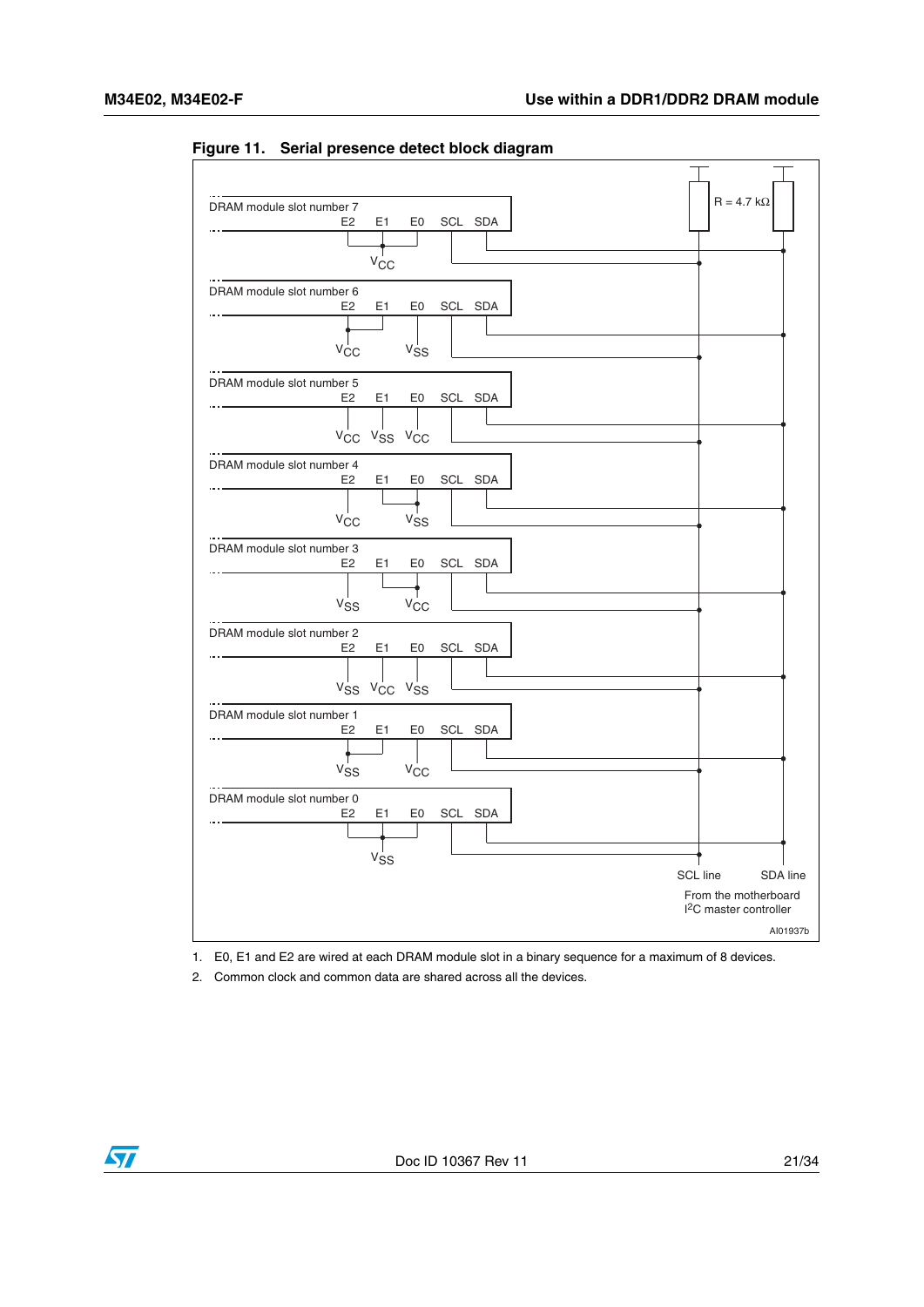# <span id="page-21-0"></span>**6 Maximum rating**

Stressing the device above the rating listed in the absolute maximum ratings table may cause permanent damage to the device. These are stress ratings only and operation of the device at these or any other conditions above those indicated in the operating sections of this specification is not implied. Exposure to absolute maximum rating conditions for extended periods may affect device reliability. Refer also to the STMicroelectronics SURE Program and other relevant quality documents.

| Symbol           | <b>Parameter</b>                                                  |  | Min.               | Max.        | Unit |
|------------------|-------------------------------------------------------------------|--|--------------------|-------------|------|
|                  | Ambient temperature with power applied                            |  | $-55$              | 130         | °C   |
| $I_{\text{STG}}$ | Storage temperature                                               |  | $-65$              | 150         | °C   |
| $V_{1O}$         | E0<br>Input or output range<br>Others                             |  | $-0.50$<br>$-0.50$ | 10.0<br>6.5 | ν    |
| <b>IOL</b>       | DC output current $(SDA = 0)$                                     |  | -                  | 5           | mA   |
| $\rm v_{\rm cc}$ | Supply voltage                                                    |  | $-0.5$             | 6.5         | v    |
| V <sub>ESD</sub> | Electrostatic discharge voltage (human body model) <sup>(1)</sup> |  | $-4000$            | 4000        | ν    |

<span id="page-21-1"></span>Table 7. **Absolute maximum ratings** 

1. JEDEC Std JESD22-A114A (C1=100 pF, R1=1500 Ω, R2=500 Ω)

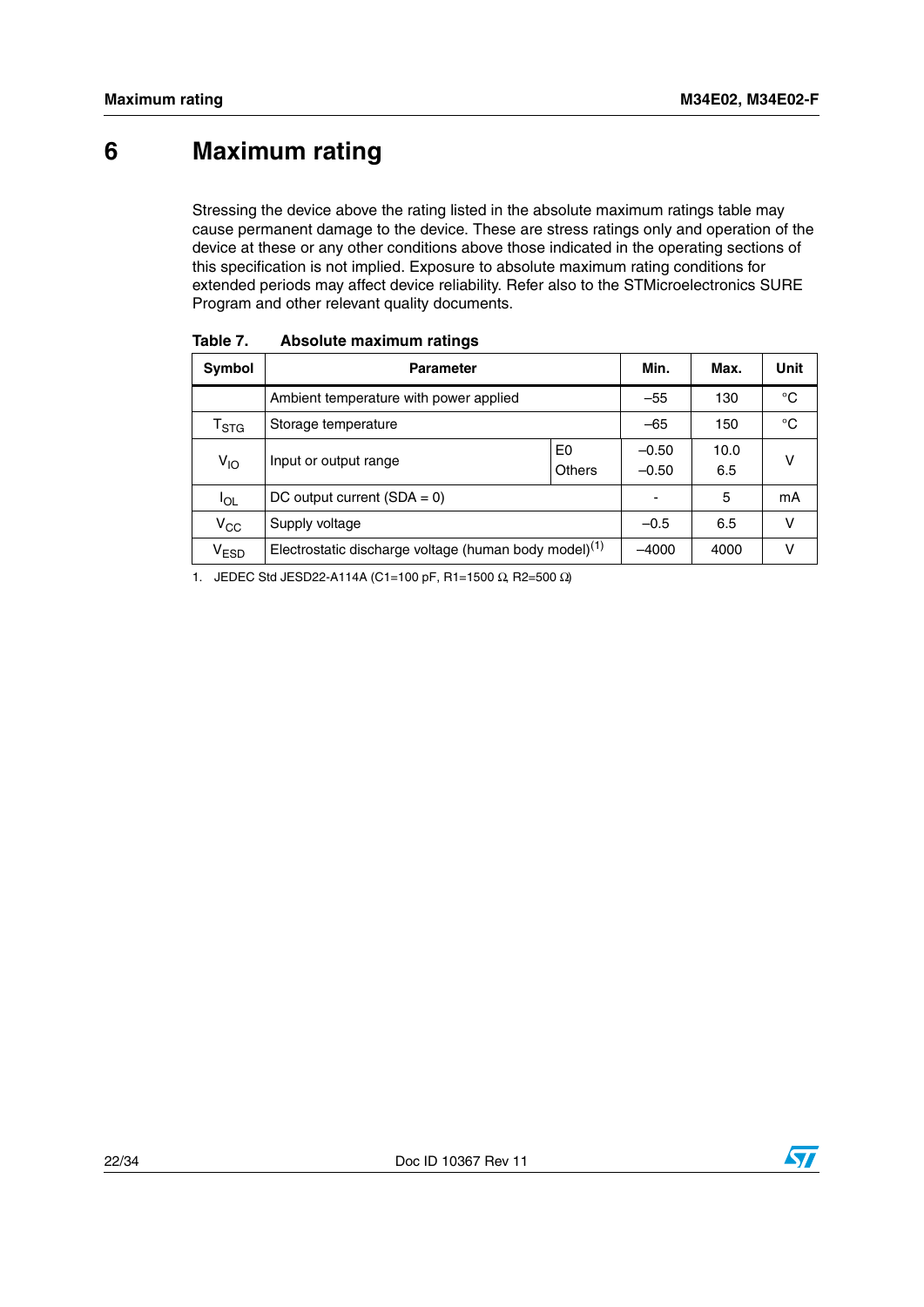# <span id="page-22-0"></span>**7 DC and AC parameters**

This section summarizes the operating and measurement conditions, and the DC and AC characteristics of the device. The parameters in the DC and AC characteristic tables that follow are derived from tests performed under the measurement conditions summarized in the relevant tables. Designers should check that the operating conditions in their circuit match the measurement conditions when relying on the quoted parameters.

<span id="page-22-1"></span>

| Table 8. | Operating conditions (for temperature range 1 devices) |
|----------|--------------------------------------------------------|
|          |                                                        |

| Symbol           | <b>Parameter</b>              | Min. | Max. | Unit   |
|------------------|-------------------------------|------|------|--------|
| $\rm v_{\rm cc}$ | Supply voltage                | 1.7  | 3.6  |        |
| ١A               | Ambient operating temperature |      | 70   | $\sim$ |

<span id="page-22-2"></span>

| Table 9. | Operating conditions (for temperature range 6 devices) |  |
|----------|--------------------------------------------------------|--|
|          |                                                        |  |

| Symbol       | <b>Parameter</b>              | Min.  | Max.  | Unit |
|--------------|-------------------------------|-------|-------|------|
| $V_{\rm CC}$ | Supply voltage                | 1.7   | 5.5   |      |
| ١A           | Ambient operating temperature | $-40$ | $+85$ | °C   |

#### <span id="page-22-3"></span>Table 10. **Table 10. AC measurement conditions**

| Symbol  | <b>Parameter</b>                                                               | Min.<br>Max.                       |    | Unit |
|---------|--------------------------------------------------------------------------------|------------------------------------|----|------|
| $C_{L}$ | Load capacitance<br>100                                                        |                                    | рF |      |
|         | SCL input rise and fall time,<br>SDA input fall time                           |                                    | 50 | ns   |
|         | Input levels                                                                   | $0.2V_{\rm CC}$ to $0.8V_{\rm CC}$ |    |      |
|         | Input and output timing reference levels<br>$0.3V_{\rm CC}$ to $0.7V_{\rm CC}$ |                                    |    |      |

#### <span id="page-22-4"></span>**Figure 12. AC measurement I/O waveform**



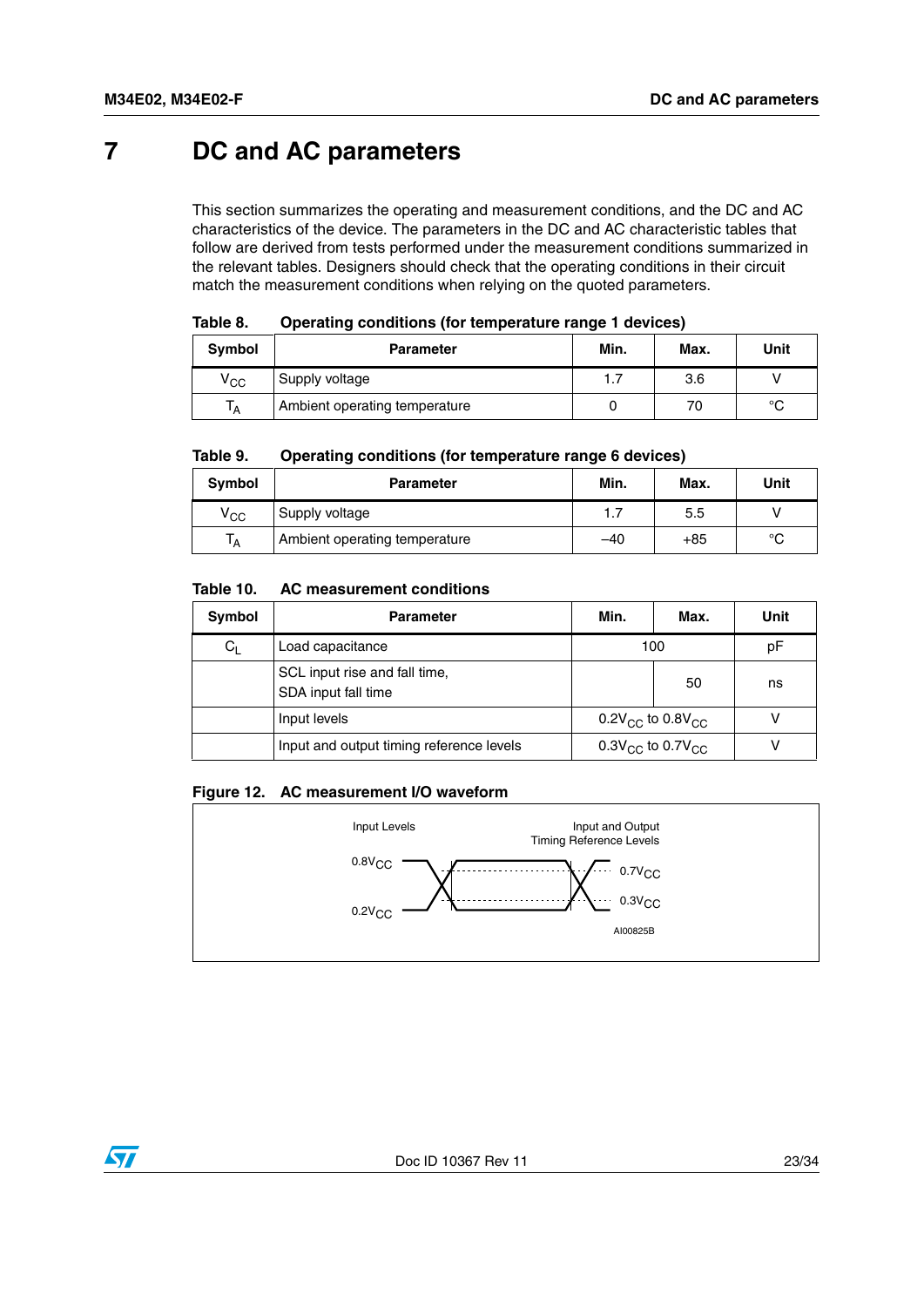| Symbol          | Parameter <sup>(1)</sup>                             | <b>Test condition</b>   | Min. | Max. | Unit      |
|-----------------|------------------------------------------------------|-------------------------|------|------|-----------|
| $C_{IN}$        | Input capacitance (SDA)                              |                         |      | 8    | pF        |
| $C_{\text{IN}}$ | Input capacitance (other pins)                       |                         |      | 6    | pF        |
| $Z_{EiL}$       | Ei (E0, E1, E2) input impedance                      | $V_{IN}$ < 0.3 $V_{CC}$ | 30   |      | $k\Omega$ |
| $Z_{EiH}$       | Ei (E0, E1, E2) input impedance                      | $V_{IN}$ > 0.7 $V_{CC}$ | 800  |      | $k\Omega$ |
| $Z_{WCL}$       | WC input impedance                                   | $V_{IN}$ < 0.3 $V_{CC}$ | 5    |      | $k\Omega$ |
| $Z_{WCH}$       | WC input impedance                                   | $V_{IN}$ > 0.7 $V_{CC}$ | 500  |      | $k\Omega$ |
| $t_{NS}$        | Pulse width ignored (input filter on<br>SCL and SDA) |                         |      | 100  | ns        |

<span id="page-23-0"></span>Table 11. **Input parameters** 

1. Characterized, not tested in production.

| Symbol          | <b>Parameter</b>                                  | Test condition (in addition to<br>those in Table 8)                                        | Min            | Max                 | Unit   |
|-----------------|---------------------------------------------------|--------------------------------------------------------------------------------------------|----------------|---------------------|--------|
| ŀц              | Input leakage current<br>(SCL, SDA)               | $V_{IN} = V_{SS}$ or $V_{CC}$                                                              |                | ± 2                 | μA     |
| $I_{LO}$        | Output leakage current                            | SDA in Hi-Z, external voltage<br>applied on SDA: $V_{SS}$ or $V_{CC}$                      |                | ± 2                 | μA     |
|                 | Supply current (read)                             | $V_{\rm CC}$ = 1.7 V, f <sub>c</sub> = 100 kHz                                             |                | 1                   | mA     |
| $I_{\rm CC}$    |                                                   | $V_{\rm CC}$ = 3.6 V, f <sub>c</sub> = 100 kHz                                             |                | 2                   | mA     |
|                 |                                                   | Device not selected $(1)$ ,<br>$V_{IN}$ = $V_{SS}$ or $V_{CC}$ , $V_{CC}$ = 3.6 V          |                | $\overline{2}$      | μA     |
| $I_{\rm CC1}$   | Standby supply current                            | Device not selected <sup>(1)</sup> ,<br>$V_{IN}$ = $V_{SS}$ or $V_{CC}$ , $V_{CC}$ = 1.7 V |                | 1                   | μA     |
|                 | Input low voltage                                 | $2.5 \leq V_{CC}$                                                                          | $-0.45$        | 0.3 V <sub>CC</sub> | $\vee$ |
| $V_{IL}$        | $(SCL, SDA, \overline{WC})$                       | 1.7 $V \leq V_{CC}$ < 2.5 V                                                                | $-0.45$        | $0.25V_{CC}$        | $\vee$ |
| $V_{\text{IH}}$ | Input high voltage<br>$(SCL, SDA, \overline{WC})$ |                                                                                            | $0.7V_{CC}$    | $V_{CC}+1$          | $\vee$ |
| $V_{HV}$        | E0 high voltage                                   | $V_{\text{HV}} - V_{\text{CC}} \geq 4.8$ V                                                 | $\overline{7}$ | 10                  | v      |
|                 | Output low voltage                                | $I_{\text{OI}}$ = 2.1 mA, 2.2 V $\leq$ V <sub>CC</sub> $\leq$ 3.6 V                        |                | 0.4                 | V      |
| $V_{OL}$        |                                                   | $I_{\text{OI}} = 0.7 \text{ mA}, V_{\text{CC}} = 1.7 \text{ V}$                            |                | 0.2                 | v      |

<span id="page-23-1"></span>

| DC characteristics (for temperature range 1 devices) | Table 12. |  |  |  |
|------------------------------------------------------|-----------|--|--|--|
|------------------------------------------------------|-----------|--|--|--|

<span id="page-23-2"></span>1. The device is not selected after a power-up, after a read command (after the Stop condition), or after the completion of the internal write cycle  $t_W$  ( $t_W$  is triggered by the correct decoding of a write command).

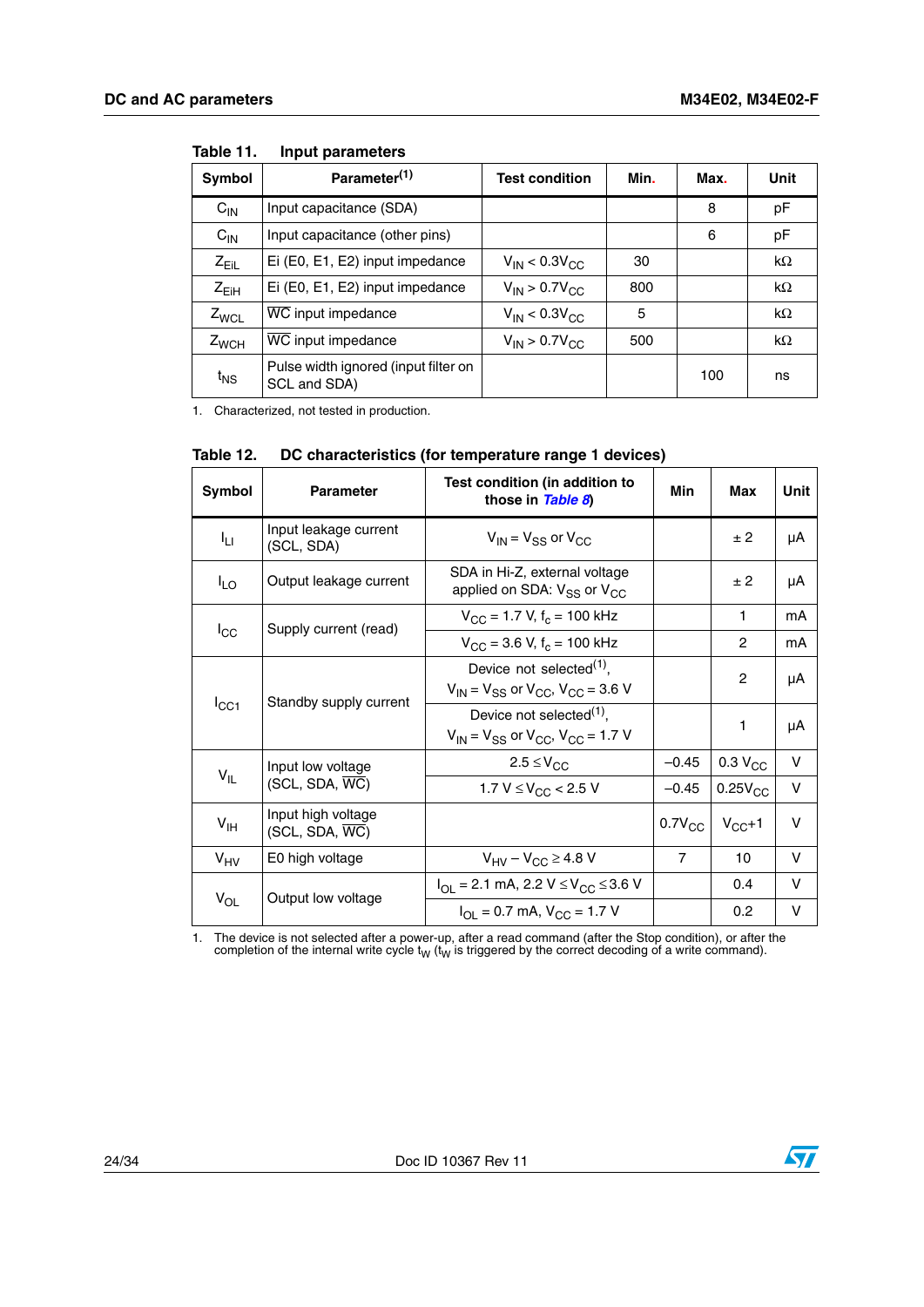| <b>Symbol</b>   | <b>Parameter</b>                                  | Test condition (in addition to<br>those in Table 9)                                        | Min            | Max                 | Unit   |
|-----------------|---------------------------------------------------|--------------------------------------------------------------------------------------------|----------------|---------------------|--------|
| ŀц              | Input leakage current<br>(SCL, SDA)               | $V_{IN}$ = $V_{SS}$ or $V_{CC}$                                                            |                | ± 2                 | μA     |
| $I_{LO}$        | Output leakage current                            | SDA in Hi-Z, external voltage<br>applied on SDA: V <sub>SS</sub> or V <sub>CC</sub>        |                | ± 2                 | μA     |
|                 | Supply current (read)                             | $V_{\rm CC}$ < 2.5 V, f <sub>c</sub> = 400 kHz                                             |                | 1                   | mA     |
| $I_{\rm CC}$    |                                                   | $V_{\text{CC}}$ $\geq$ 2.5 V, f <sub>c</sub> = 400 kHz                                     |                | 3                   | mA     |
|                 |                                                   | Device not selected $(1)$ ,<br>$V_{IN}$ = $V_{SS}$ or $V_{CC}$ , $V_{CC}$ $\geq$ 2.5 V     |                | 2                   | μA     |
| $I_{\rm CC1}$   | Standby supply current                            | Device not selected <sup>(1)</sup> ,<br>$V_{IN}$ = $V_{SS}$ or $V_{CC}$ , $V_{CC}$ < 2.5 V |                | 1                   | μA     |
|                 | Input low voltage                                 | $2.5 \leq V_{CC}$                                                                          | $-0.45$        | 0.3 V <sub>CC</sub> | V      |
| $V_{IL}$        | $(SCL, SDA, \overline{WC})$                       | 1.8 V $\leq$ V <sub>CC</sub> < 2.5 V                                                       | $-0.45$        | $0.25V_{CC}$        | $\vee$ |
| V <sub>IH</sub> | Input high voltage<br>$(SCL, SDA, \overline{WC})$ |                                                                                            | $0.7V_{CC}$    | $V_{CC}+1$          | v      |
| $V_{HV}$        | E0 high voltage                                   | $V_{\text{HV}} - V_{\text{CC}} \geq 4.8 \text{ V}$                                         | $\overline{7}$ | 10                  | $\vee$ |
|                 |                                                   | $I_{OL}$ = 3.0 mA, $V_{CC}$ = 5.5 V                                                        |                | 0.4                 | V      |
| $V_{OL}$        | Output low voltage                                | $I_{\text{OI}}$ = 2.1 mA, $V_{\text{CC}}$ = 2.5 V                                          |                | 0.4                 | V      |
|                 |                                                   | $I_{OL} = 0.7$ mA, $V_{CC} = 1.7$ V                                                        |                | 0.2                 | V      |

<span id="page-24-0"></span>**Table 13. DC characteristics (for temperature range 6 devices)**

1. The device is not selected after a power-up, after a read command (after the Stop condition), or after the completion of the internal write cycle  $t_W$  ( $t_W$  is triggered by the correct decoding of a write command).

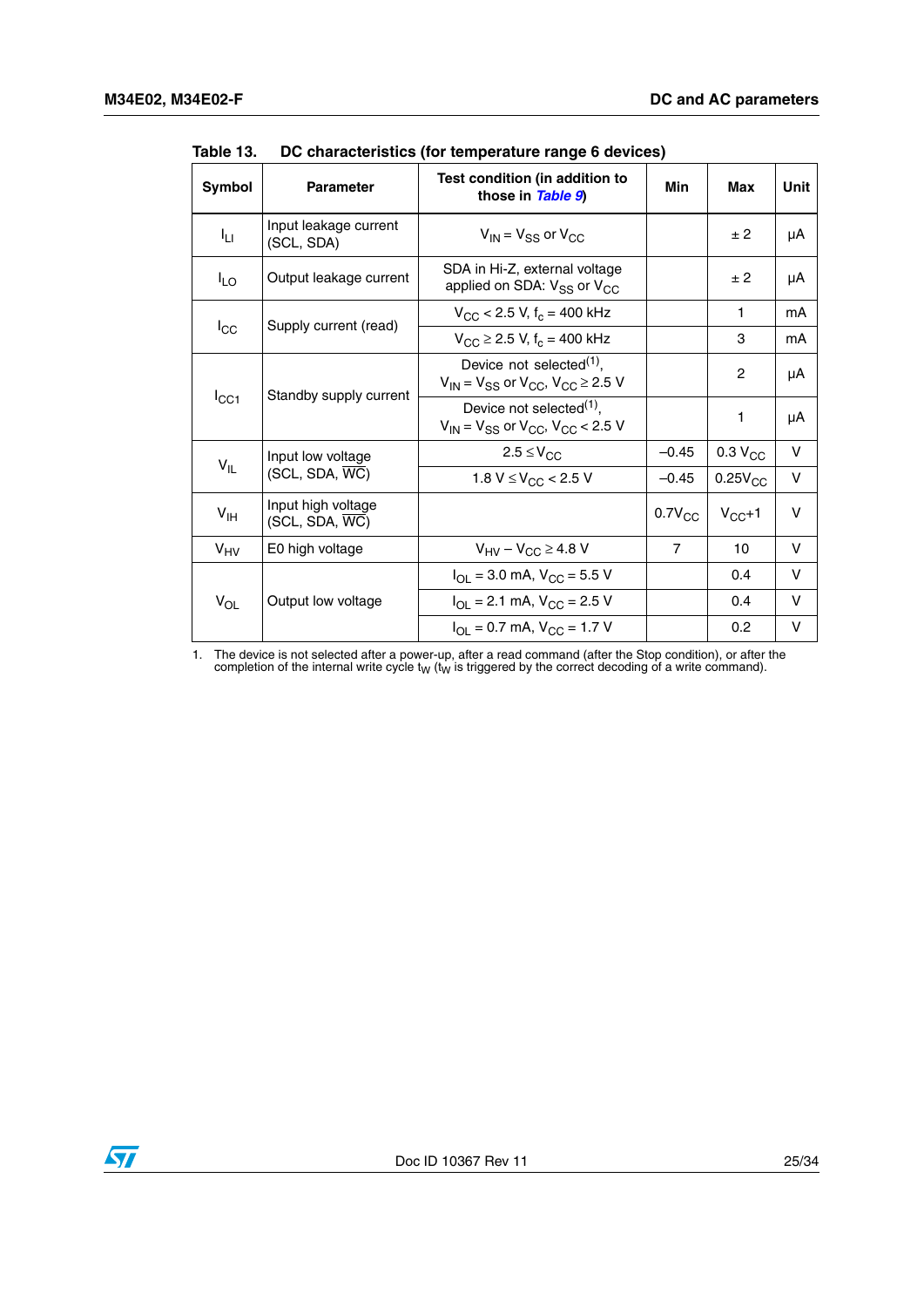| Test conditions specified in Table 10, Table 8 and Table 9 |                     |                                                         |      |      |      |  |  |
|------------------------------------------------------------|---------------------|---------------------------------------------------------|------|------|------|--|--|
| <b>Symbol</b>                                              | Alt.                | <b>Parameter</b>                                        | Min. | Max. | Unit |  |  |
| $f_{\rm C}$                                                | $f_{\rm SCL}$       | Clock frequency                                         |      | 400  | kHz  |  |  |
| t <sub>CHCL</sub>                                          | t <sub>HIGH</sub>   | Clock pulse width high                                  | 600  |      | ns   |  |  |
| $t_{CLCH}$                                                 | $t_{LOW}$           | Clock pulse width low                                   | 1300 |      | ns   |  |  |
| $t_{DL1DL2}$ <sup>(1)</sup>                                | tբ                  | SDA (out) fall time                                     | 20   | 100  | ns   |  |  |
| $t_{XH1XH2}^{(2)}$                                         | t <sub>R</sub>      | Input signal rise time                                  | 20   | 300  | ns   |  |  |
| $t_{XL1XL2}$ <sup>(2)</sup>                                | tF                  | Input signal fall time                                  | 20   | 300  | ns   |  |  |
| $t_{\text{DXCX}}$                                          | t <sub>SU:DAT</sub> | Data in set up time                                     | 100  |      | ns   |  |  |
| t <sub>CLDX</sub>                                          | <sup>t</sup> HD:DAT | Data in hold time                                       | 0    |      | ns   |  |  |
| t <sub>CLQX</sub>                                          | $t_{\text{DH}}$     | Data out hold time                                      | 200  |      | ns   |  |  |
| $t_{\text{CLQV}}^{(3)\overline{(4)}}$                      | t <sub>AA</sub>     | Clock low to next data valid (access time)              | 200  | 900  | ns   |  |  |
| $t_{\text{CHDL}}^{(5)}$                                    | t <sub>SU:STA</sub> | Start condition setup time                              | 600  |      | ns   |  |  |
| t <sub>DLCL</sub>                                          | <sup>t</sup> HD:STA | Start condition hold time                               | 600  |      | ns   |  |  |
| <sup>t</sup> CHDH                                          | t <sub>SU:STO</sub> | Stop condition setup time                               | 600  |      | ns   |  |  |
| <sup>t</sup> DHDL                                          | <sup>t</sup> BUF    | Time between Stop condition and next Start<br>condition | 1300 |      | ns   |  |  |
| t <sub>w</sub>                                             | t <sub>WR</sub>     | Write time                                              |      | 5    | ms   |  |  |

#### <span id="page-25-0"></span>**Table 14. AC characteristics**

1. Sampled only, not 100% tested.

2. Values recommended by I²C-bus/Fast-Mode specification.

3. To avoid spurious Start and Stop conditions, a minimum delay is placed between SCL=1 and the falling or rising edge of SDA.

<span id="page-25-1"></span>4.  $t_{\text{CLOV}}$  is the time (from the falling edge of SCL) required by the SDA bus line to reach either 0.3V<sub>CC</sub> or 0.7V<sub>CC</sub>, assuming that the R<sub>bus</sub> × C<sub>bus</sub> time constant is within the values specified in *Figure 4*).

5. For a re-Start condition, or following a Write cycle.

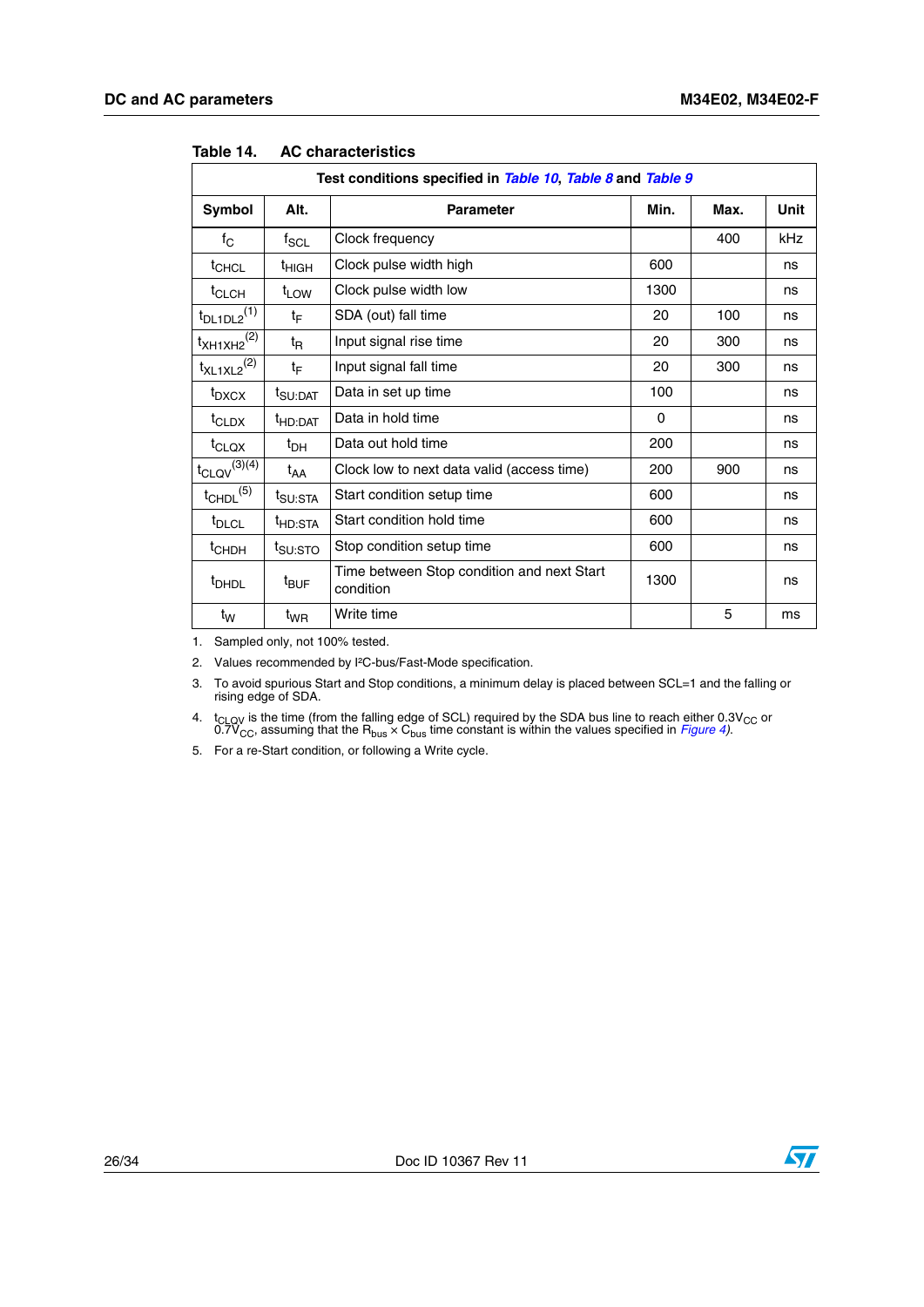

#### <span id="page-26-0"></span>**Figure 13. AC waveforms**

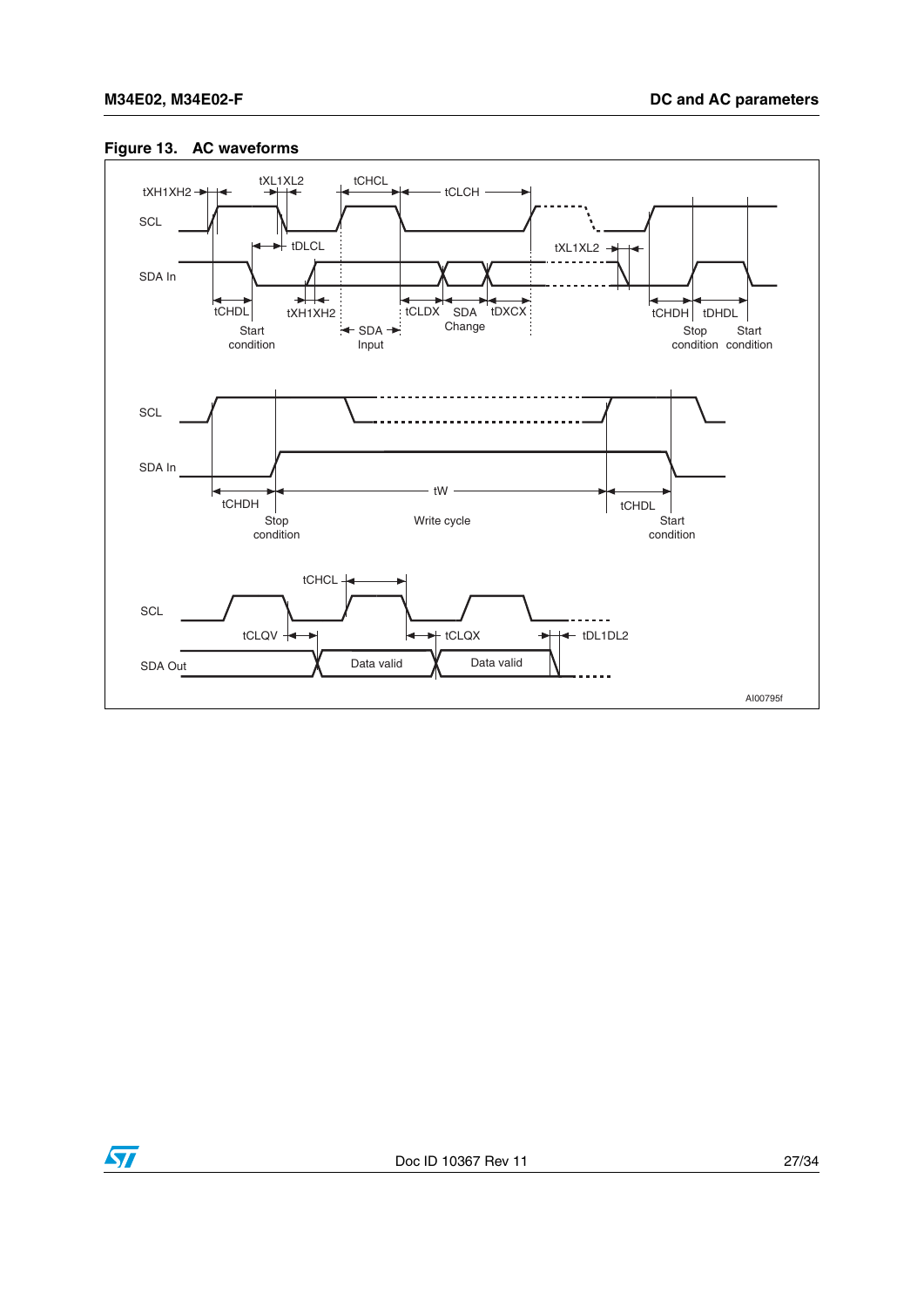# <span id="page-27-0"></span>**8 Package mechanical data**

In order to meet environmental requirements, ST offers these devices in different grades of ECOPACK® packages, depending on their level of environmental compliance. ECOPACK® specifications, grade definitions and product status are available at: *www.st.com*. ECOPACK® is an ST trademark.

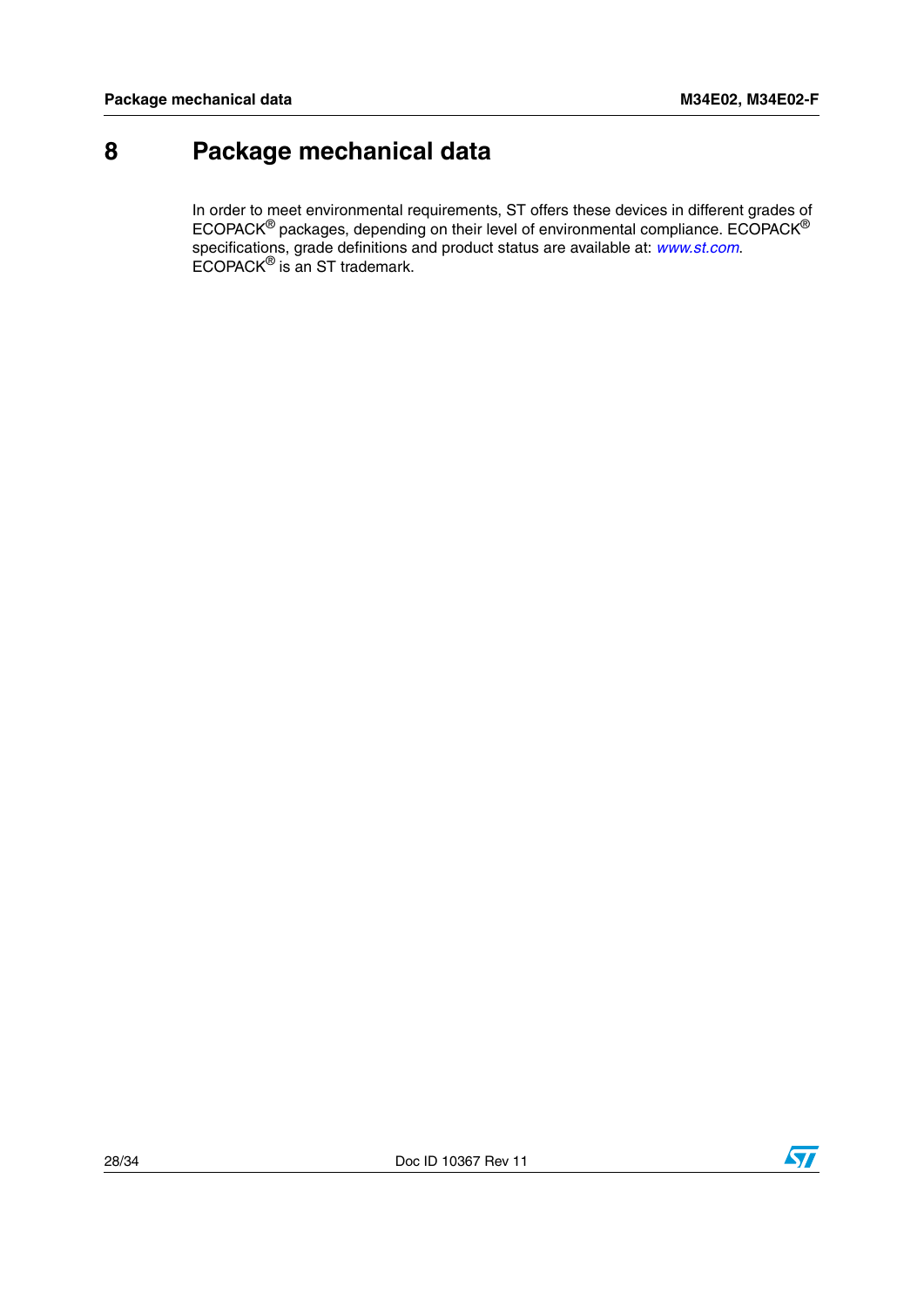#### <span id="page-28-1"></span>**Figure 14. UFDFPN8 (MLP8) 8-lead ultra thin fine pitch dual flat package no lead 2 x 3 mm, outline**



1. Drawing is not to scale.

2. The central pad (area E2 by D2 in the above illustration) is pulled, internally, to V<sub>SS</sub>. It must not be allowed to be connected to any other voltage or signal line on the PCB, for example during the soldering process

3. The circle in the top view of the package indicates the position of pin 1.

#### <span id="page-28-0"></span>Table 15. **Table 15. UFDFPN8 (MLP8) 8-lead ultra thin fine pitch dual flat package no lead 2 x 3 mm, data**

| Symbol                  | millimeters |            |            | inches <sup>(1)</sup> |        |            |
|-------------------------|-------------|------------|------------|-----------------------|--------|------------|
|                         | <b>Typ</b>  | <b>Min</b> | <b>Max</b> | <b>Typ</b>            | Min    | <b>Max</b> |
| A                       | 0.550       | 0.450      | 0.600      | 0.0217                | 0.0177 | 0.0236     |
| A <sub>1</sub>          | 0.020       | 0.000      | 0.050      | 0.0008                | 0.0000 | 0.0020     |
| b                       | 0.250       | 0.200      | 0.300      | 0.0098                | 0.0079 | 0.0118     |
| D                       | 2.000       | 1.900      | 2.100      | 0.0787                | 0.0748 | 0.0827     |
| D <sub>2</sub> (rev MB) | 1.600       | 1.500      | 1.700      | 0.0630                | 0.0591 | 0.0669     |
| D <sub>2</sub> (rev MC) |             | 1.200      | 1.600      |                       | 0.0472 | 0.0630     |
| E                       | 3.000       | 2.900      | 3.100      | 0.1181                | 0.1142 | 0.1220     |
| E2 (rev MB)             | 0.200       | 0.100      | 0.300      | 0.0079                | 0.0039 | 0.0118     |
| E2 (rev MC)             |             | 1.200      | 1.600      |                       | 0.0472 | 0.0630     |
| e                       | 0.500       |            |            | 0.0197                |        |            |
| K (rev MB)              |             | 0.800      |            |                       | 0.0315 |            |
| K (rev MC)              |             | 0.300      |            |                       | 0.0118 |            |
| L (rev MB)              | 0.450       | 0.400      | 0.500      | 0.0177                | 0.0157 | 0.0197     |
| L (rev MC)              |             | 0.300      | 0.500      |                       | 0.0118 | 0.0197     |
| L1                      |             |            | 0.150      |                       |        | 0.0059     |
| L <sub>3</sub>          |             | 0.300      |            |                       | 0.0118 |            |
| $eee^{(2)}$             |             | 0.080      |            |                       | 0.0031 |            |

1. Values in inches are converted from mm and rounded to 4 decimal digits.

2. Applied for exposed die paddle and terminals. Exclude embedding part of exposed die paddle from measuring.

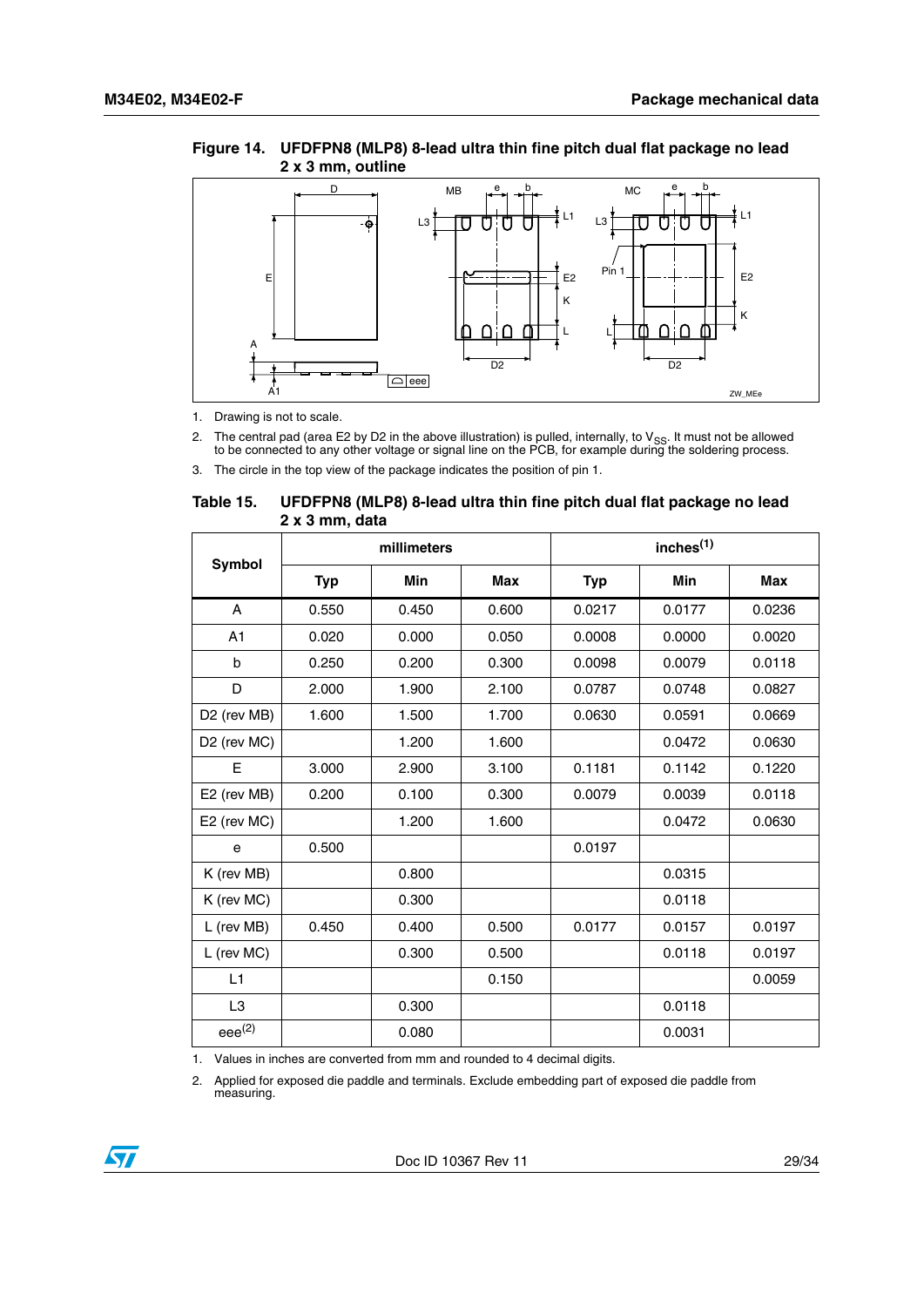

<span id="page-29-1"></span>**Figure 15. TSSOP8 – 8-lead thin shrink small outline, package outline**

1. Drawing is not to scale.

2. The circle around the number 1 in the top view of the package indicates the position of pin 1. The numbers 4, 5 and 8 indicate the positions of pins 4, 5 and 8, respectively.

| <b>Symbol</b>  | millimeters |             |           | inches <sup>(1)</sup> |             |             |
|----------------|-------------|-------------|-----------|-----------------------|-------------|-------------|
|                | Typ.        | Min.        | Max.      | Typ.                  | Min.        | Max.        |
| A              |             |             | 1.200     |                       |             | 0.0472      |
| A1             |             | 0.050       | 0.150     |                       | 0.0020      | 0.0059      |
| A2             | 1.000       | 0.800       | 1.050     | 0.0394                | 0.0315      | 0.0413      |
| b              |             | 0.190       | 0.300     |                       | 0.0075      | 0.0118      |
| c              |             | 0.090       | 0.200     |                       | 0.0035      | 0.0079      |
| <b>CP</b>      |             |             | 0.100     |                       |             | 0.0039      |
| D              | 3.000       | 2.900       | 3.100     | 0.1181                | 0.1142      | 0.1220      |
| e              | 0.650       |             |           | 0.0256                |             |             |
| E              | 6.400       | 6.200       | 6.600     | 0.2520                | 0.2441      | 0.2598      |
| E <sub>1</sub> | 4.400       | 4.300       | 4.500     | 0.1732                | 0.1693      | 0.1772      |
| L              | 0.600       | 0.450       | 0.750     | 0.0236                | 0.0177      | 0.0295      |
| L1             | 1.000       |             |           | 0.0394                |             |             |
| $\alpha$       |             | $0^{\circ}$ | $8^\circ$ |                       | $0^{\circ}$ | $8^{\circ}$ |
| N              | 8           |             | 8         |                       |             |             |

<span id="page-29-0"></span>**Table 16. TSSOP8 – 8-lead thin shrink small outline, package mechanical data**

1. Values in inches are converted from mm and rounded to 4 decimal digits.

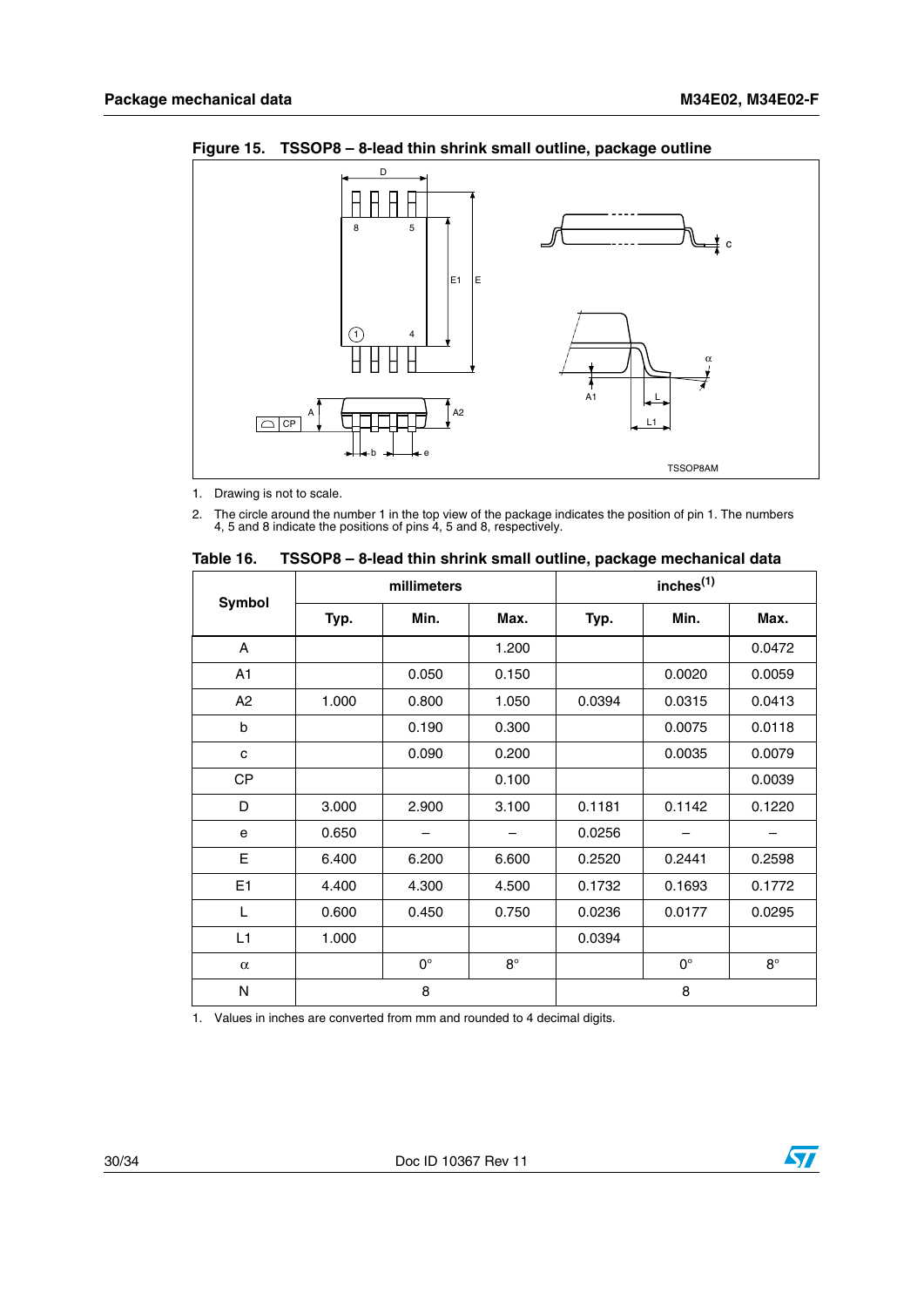# <span id="page-30-0"></span>**9 Part numbering**

#### <span id="page-30-1"></span>Table 17. **Ordering information scheme**

| Example:                                                                       | M34E02 | <b>DW</b> | Р |
|--------------------------------------------------------------------------------|--------|-----------|---|
|                                                                                |        |           |   |
| Device type                                                                    |        |           |   |
| $M34 = ASSP I2C$ serial access EEPROM                                          |        |           |   |
|                                                                                |        |           |   |
| <b>Device function</b>                                                         |        |           |   |
| $E02 = 2$ Kbit (256 $\times$ 8) SPD (serial presence detect) for DDR1 and DDR2 |        |           |   |
|                                                                                |        |           |   |
| <b>Operating voltage</b>                                                       |        |           |   |
| $F = V_{CC} = 1.7$ to 3.6 V over 0°C to 70 °C <sup>(1)</sup> or                |        |           |   |
| F = $V_{CC}$ = 1.7 to 5.5 V over -40 °C to 85 °C <sup>(2)</sup>                |        |           |   |
|                                                                                |        |           |   |
| Package                                                                        |        |           |   |
| MB or MC= UDFDFPN8 (MLP8)                                                      |        |           |   |
| DW = TSSOP8 $(4.4 \times 3 \text{ mm}$ body size)                              |        |           |   |
|                                                                                |        |           |   |
| Temperature range                                                              |        |           |   |
| 1 = 0 to 70 $^{\circ}$ C                                                       |        |           |   |
| $6 = -40$ to 85 °C                                                             |        |           |   |
|                                                                                |        |           |   |
| <b>Option</b>                                                                  |        |           |   |
| blank = Standard packing                                                       |        |           |   |
| $T =$ Tape & reel packing                                                      |        |           |   |
|                                                                                |        |           |   |
| <b>Plating technology</b>                                                      |        |           |   |

P or G = ECOPACK (RoHS compliant)

1. The 1.7 to 3.6 V operating voltage range is available only on temperature range 1 devices.

2. The 1.7 to 5.5 V operating voltage range is available only on temperature range 6 devices.

For a list of available options (speed, package, etc.) or for further information on any aspect of this device, please contact your nearest ST sales office.

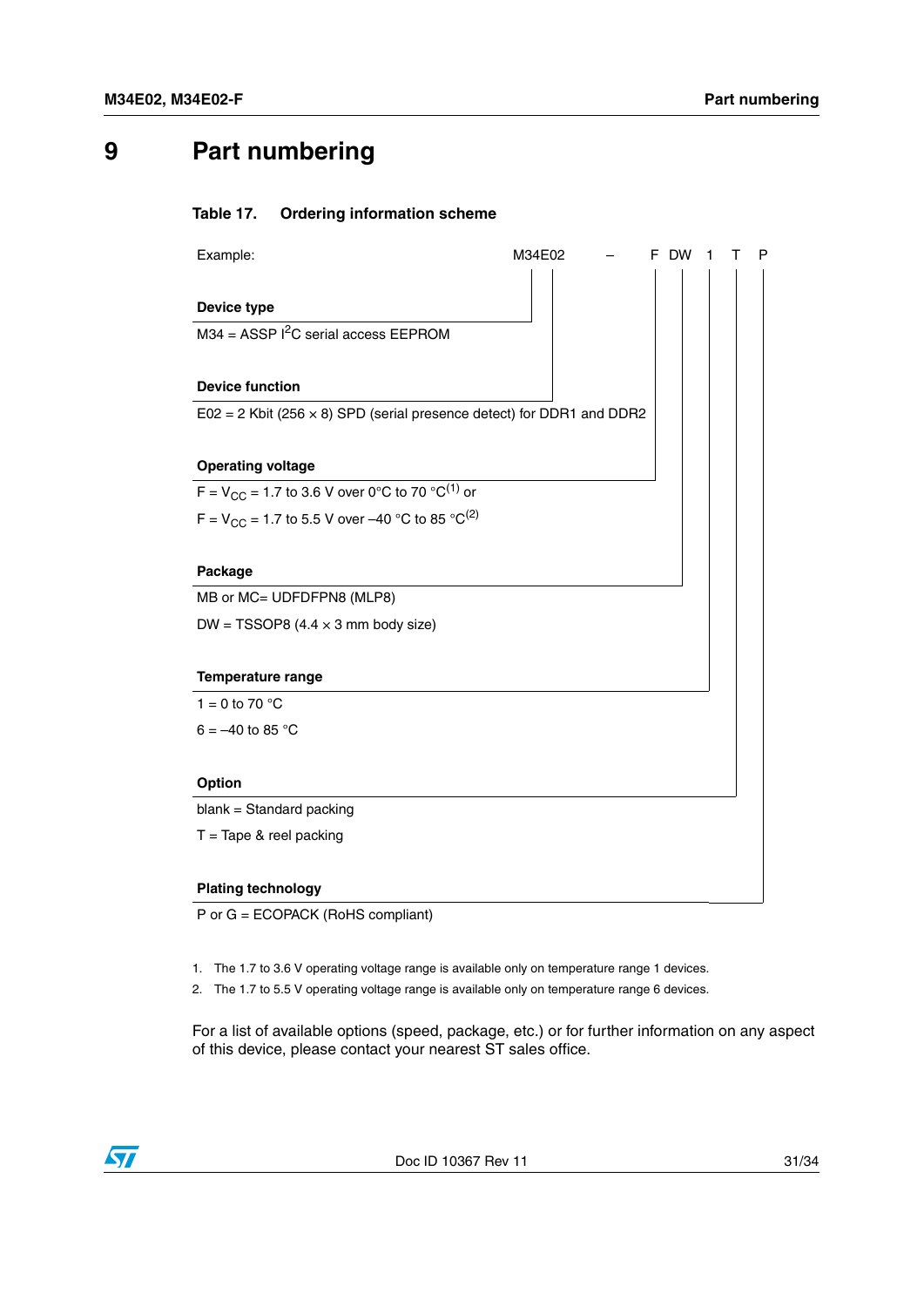# <span id="page-31-0"></span>**10 Revision history**

<span id="page-31-1"></span>

| Table 18. | <b>Document revision history</b> |  |
|-----------|----------------------------------|--|
|           |                                  |  |

| <b>Date</b> | <b>Revision</b> | <b>Changes</b>                                                                                                                                                                                                                                                                                                                                                                                                                                                                                                                                                                                                                                                                                                                   |
|-------------|-----------------|----------------------------------------------------------------------------------------------------------------------------------------------------------------------------------------------------------------------------------------------------------------------------------------------------------------------------------------------------------------------------------------------------------------------------------------------------------------------------------------------------------------------------------------------------------------------------------------------------------------------------------------------------------------------------------------------------------------------------------|
| 13-Nov-2003 | 1.0             | First release                                                                                                                                                                                                                                                                                                                                                                                                                                                                                                                                                                                                                                                                                                                    |
| 01-Dec-2003 | 1.1             | TSSOP8 4.4x3 package replaces TSSOP8 3x3 (MSOP8) package.<br>Correction to sentence in "Setting the Write Protection". Correction to<br>specification of t <sub>NS</sub> values.                                                                                                                                                                                                                                                                                                                                                                                                                                                                                                                                                 |
| 29-Mar-2004 | 1.2             | Always NoACK after Address and Data bytes in Table 6. Improvement in<br>$V_{1O}$ and $V_{CC}$ (min) in Absolute Maximum Ratings table. $I_{O}$ changed for<br>test condition of $V_{\Omega}$ . MLP package mechanical data respecified.<br>Soldering temperature information clarified for RoHS compliant devices.                                                                                                                                                                                                                                                                                                                                                                                                               |
| 14-Apr-2004 | 2.0             | First public release                                                                                                                                                                                                                                                                                                                                                                                                                                                                                                                                                                                                                                                                                                             |
| 24-Nov-2004 | 3.0             | Direct connection of E0, E1, E2 to $V_{SS}$ and $V_{CC}$ (see <i>Chip Enable (E0,</i><br>E1, E2) and Use within a DDR1/DDR2 DRAM module paragraphs). Z <sub>Fil</sub><br>and Z <sub>EiH</sub> parameters added to Table 11: Input parameters. E0, E1, E2<br>removed from the Parameter descriptions of $V_{\parallel}$ and $V_{\parallel}$ in Table 13: DC<br>characteristics (for temperature range 6 devices).<br>Document status promoted from Product Preview to full Datasheet.                                                                                                                                                                                                                                             |
| 11-Mar-2005 | 4.0             | Datasheet title changed. Features revised.<br>Plating Technology options updated in Table 17: Ordering information<br>scheme.<br>Resistance and capacitance renamed in Figure 4: Maximum RP value<br>versus bus parasitic capacitance (C) for an I2C bus.                                                                                                                                                                                                                                                                                                                                                                                                                                                                        |
| 28-Apr-2005 | 5.0             | Text in Power On Reset changed. Noise filter value in Table 11: Input<br>parameters modified. I <sub>CC</sub> value 2mA, when Vcc=3/6V, added to Table 13:<br>DC characteristics (for temperature range 6 devices).                                                                                                                                                                                                                                                                                                                                                                                                                                                                                                              |
| 10-Apr-2006 | 6               | In Table 14: AC characteristics: Frequency $f_C$ changed from 100kHz to<br>400kHz, related AC timings (t <sub>CHCL</sub> , t <sub>CLCH</sub> , t <sub>DXCX</sub> , t <sub>CLQV</sub> max, t <sub>CHDX</sub> , t <sub>DLCL</sub> ,<br>t <sub>CHDH</sub> , t <sub>DHDL</sub> ) also modified.<br>Power On Reset paragraph removed replaced by Internal device reset.<br>Figure 3: Device select code inserted. I <sub>CC1</sub> modified in Table 13: DC<br>characteristics (for temperature range 6 devices).<br>Note 3 added to Figure 14 and Note 2 added to Figure 15<br>All packages are ECOPACK® (see text added under Description and Part<br>numbering, T <sub>LEAD</sub> removed from Table 7: Absolute maximum ratings). |



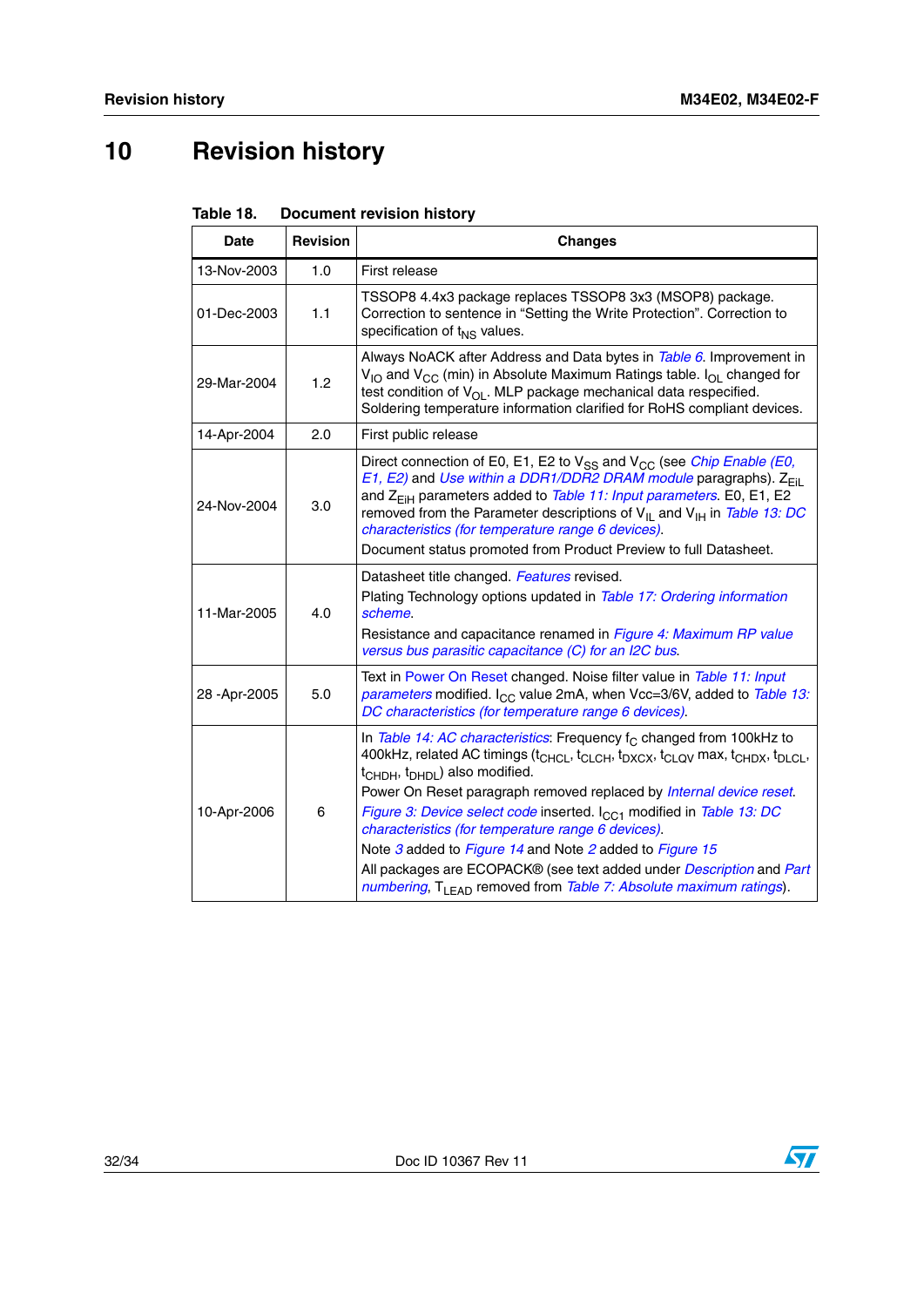| <b>Date</b> | <b>Revision</b> | <b>Changes</b>                                                                                                                                                                                                                                                                                                                                                                                                                                                                                                                                                                                                                                                                                                                                                                                                                                                                                                                                                                                                                                              |
|-------------|-----------------|-------------------------------------------------------------------------------------------------------------------------------------------------------------------------------------------------------------------------------------------------------------------------------------------------------------------------------------------------------------------------------------------------------------------------------------------------------------------------------------------------------------------------------------------------------------------------------------------------------------------------------------------------------------------------------------------------------------------------------------------------------------------------------------------------------------------------------------------------------------------------------------------------------------------------------------------------------------------------------------------------------------------------------------------------------------|
| 18-Mar-2009 | $\overline{7}$  | Datasheet title and Features on page 1 modified: the device can be used<br>with DDR1 and DDR2 DRAM configurations.<br>Temperature range 6 added, operating voltage range V <sub>CC</sub> extended in<br>device temperature range 6. $I_{OL}$ added to and $T_A$ modified in Table 7:<br>Absolute maximum ratings.<br>I <sub>LO</sub> , I <sub>CC</sub> and V <sub>IL</sub> modified in Table 13: DC characteristics (for temperature<br>range 6 devices). Table 14: AC characteristics added. Table 13: DC<br>characteristics (for temperature range 6 devices) modified. Figure 13: AC<br>waveforms modified.<br>Figure 4: Maximum RP value versus bus parasitic capacitance (C) for an<br>I2C bus updated. Note removed below Figure 11: Serial presence detect<br>block diagram.<br>UFDFPN8 package specifications updated (see Table 15: UFDFPN8<br>(MLP8) 8-lead ultra thin fine pitch dual flat package no lead 2 x 3 mm,<br>data).<br>Blank option removed under plating technology in Table 17: Ordering<br>information scheme. Small text changes. |
| 25-Sep-2009 | 8               | Section 2.5.2: Power-up conditions and Section 2.5.3: Device reset<br>updated. Figure 4: Maximum RP value versus bus parasitic capacitance<br>(C) for an I2C bus modified.<br>t <sub>NS</sub> modified in Table 11: Input parameters.<br>I <sub>CC</sub> and V <sub>IL</sub> test conditions extended in Table 12: DC characteristics (for<br>temperature range 1 devices).                                                                                                                                                                                                                                                                                                                                                                                                                                                                                                                                                                                                                                                                                 |
| 01-Apr-2010 | 9               | Test condition updated in Table 12: DC characteristics (for temperature<br>range 1 devices) and Table 13: DC characteristics (for temperature range<br>6 devices)<br>Updated Figure 14: UFDFPN8 (MLP8) 8-lead ultra thin fine pitch dual flat<br>package no lead 2 x 3 mm, outline and Table 15: UFDFPN8 (MLP8) 8-<br>lead ultra thin fine pitch dual flat package no lead 2 x 3 mm, data                                                                                                                                                                                                                                                                                                                                                                                                                                                                                                                                                                                                                                                                   |
| 23-Jul-2010 | 10              | Added M34E02-F part number.<br>Added ambient temperature with power applied in Table 7: Absolute<br>maximum ratings.<br>Updated I <sub>CC1</sub> conditions in Table 12: DC characteristics (for temperature<br>range 1 devices).<br>Added Note 4 for t <sub>CLOV</sub> in Table 14: AC characteristics. Updated<br>Figure 13: AC waveforms.<br>t <sub>CHDX</sub> replaced by t <sub>CHDL</sub> in Figure 13: AC waveforms.<br>Modified MC package outline in Figure 14: UFDFPN8 (MLP8) 8-lead ultra<br>thin fine pitch dual flat package no lead 2 x 3 mm, outline.                                                                                                                                                                                                                                                                                                                                                                                                                                                                                        |
| 27-May-2011 | 11              | Updated MLP8 package data.                                                                                                                                                                                                                                                                                                                                                                                                                                                                                                                                                                                                                                                                                                                                                                                                                                                                                                                                                                                                                                  |

| Table 18. | Document revision history (continued) |  |  |  |  |
|-----------|---------------------------------------|--|--|--|--|
|-----------|---------------------------------------|--|--|--|--|